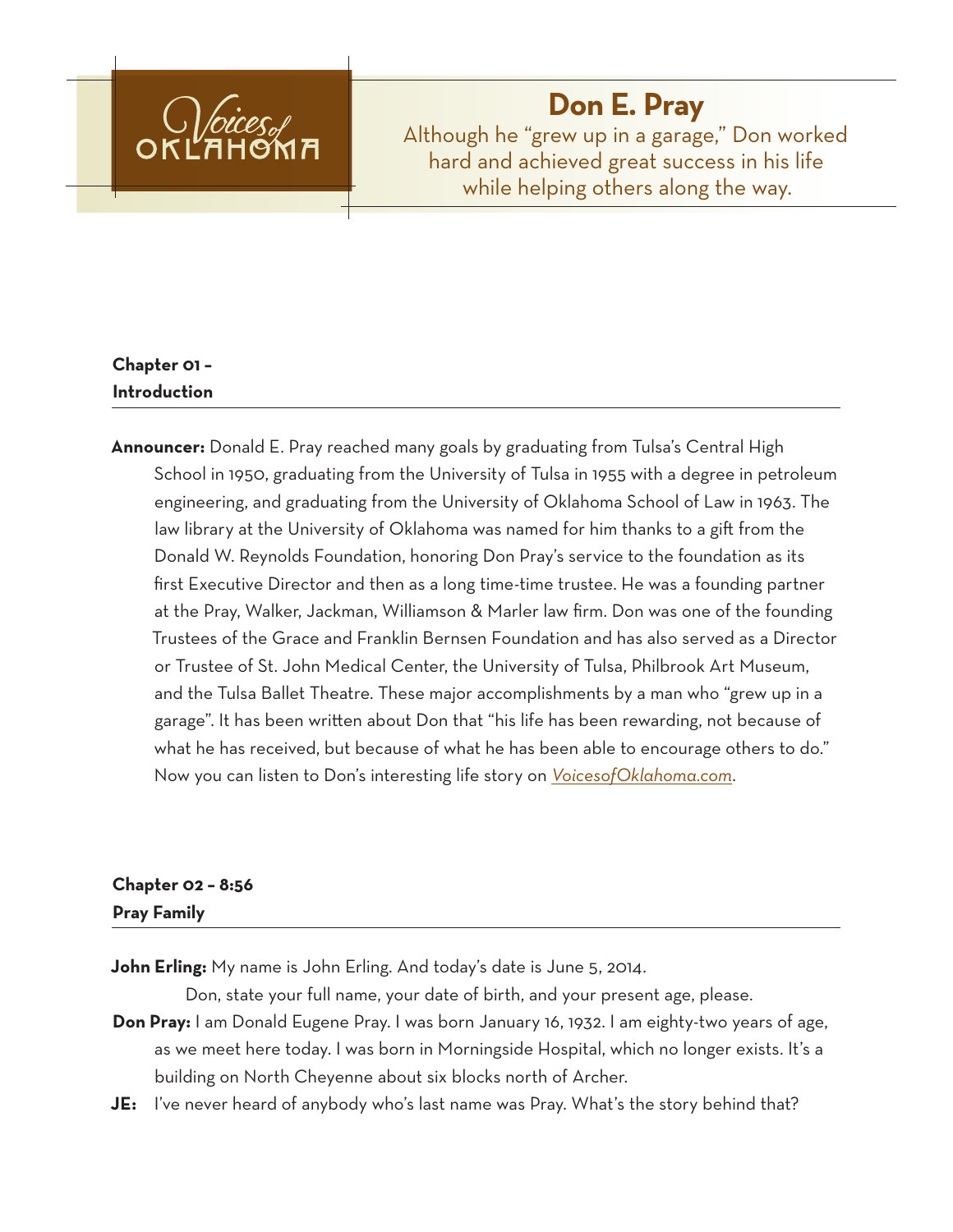**DP:** The name "Pray," I'm not sure of its origins. My dad was one of seven children. He was born in Muskogee.

By the time that I was aware of any family relationships, his father had left his mother, and Beatrice Pray had been a Jackson. So I don't know the history of the Pray name at all. There was one other Pray family here in Tulsa, and he was the guy who started the Cord Automobile Rebuilding. But he was no relationship to our family.

**JE:** About your father, what was his name, and describe him a little bit?

**DP:** He was Clyde Elmer Pray. He and my mother, who was Ruth Frank, both graduated in 1925, from Tulsa Central High School. They both attended Phillips University in Enid. My father graduated with a degree in divinity and was an ordained minister of the Disciples of Christ Church.

He attempted to establish a ministry down in Lawton, Oklahoma. He was kind of a circuit rider, but back in the day, the Depression had hit and it was very difficult to sustain a family, trying to be a circuit-riding minister.

So he came back to Tulsa and got a job with Sunray DX, working in the refinery. And spent the rest of his life working in the refinery. His entire life he did shift work; he worked moving shifts. He would work three to eleven at night, and then the next week, he would work eleven until seven in the morning. And the following week then, he'd work seven until three. That's the kind of life he had his entire life.

I grew up having to adjust to those types of shifts, in a very small home.

- **JE:** Then your mother's name?
- **DP:** Ruth Annette Frank. She was raised by her grandparents as her mother died in childbirth with my mother. She had a Grandmother Frank, who lived at 1331 South Owasso, here in Tulsa. That's now the site of the Broken Arrow Expressway.
- **JE:** Describe her personality and her raising you.
- **DP:** Well, Mother was a very bright person. She was a would-be author. She wrote things for publication in later life. But she worked for a doctor S. C. Shepherd, during my years that I grew up.

She was the first president of the Tulsa County Medical and Dental Assistants Organization. So she was a very bright, aggressive person. She continued to learn throughout her life.

While I felt my father really didn't have any interest, much, in learning. He did his work at the plant and played a lot of golf. He was an excellent golfer. During his later years, he became a State Seniors Champ in golf.

But Mother, as I say, continued to do writing. She wrote short articles and sent them into magazines. And occasionally would get paid for them. In her later years, when she was at the Broadmoor Retirement Village, she wrote a weekly newspaper for them.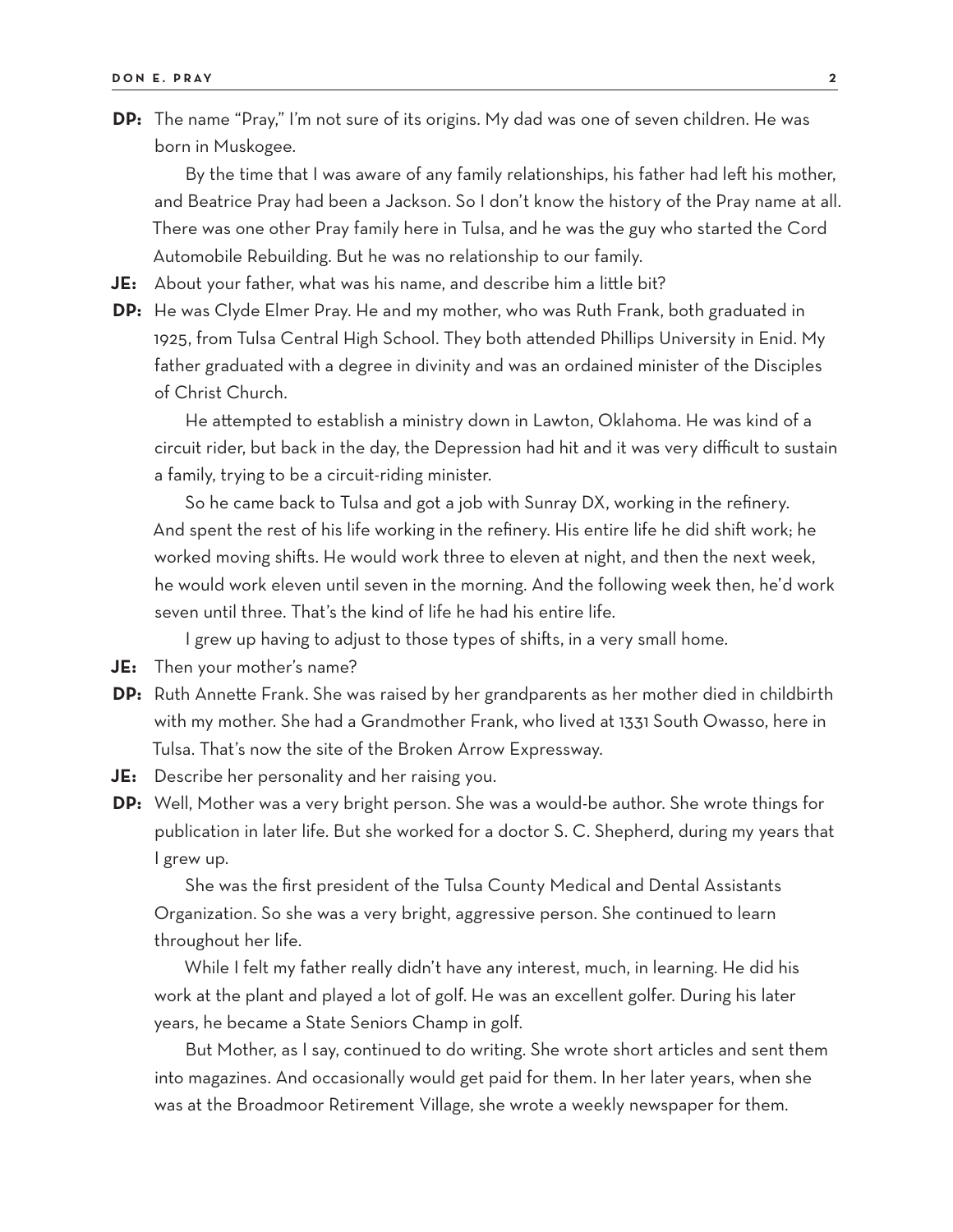And prior to that time, as a member of Eastside Christian Church, she wrote a column in the church paper called *The Church Mouse.* I guess I got some of my interest in writing from her.

- **JE:** I was going to ask you then, because you became accomplished as an attorney and all, did you draw from both of them, or mostly maybe from your mother.
- **DP:** Mostly from my mother, because she was the one that challenged me to read. I loved reading from the very beginning. And I guess in my early days, I read a lot of *Reader's Digest* magazines to improve my vocabulary. And I just love books, love to read.
- **JE:** Did you have brothers or sister?
- **DP:** I'm an only child.
- **JE:** Describe to us the first house that you would remember living in, in Tulsa.
- **DP:** Well, the very first house I can remember was a small house just off of Admiral and Lewis. And it was on the grounds of St. Francis Church. From time to time, I used to wander over into the school at St. Francis and the sisters would call my home and tell my mother that I was there, would they please come get me? [both chuckle]

From there, we moved into quarters at my great grandmother's house at 1331 South Owasso. We lived in the servants' quarters. It was a one-room arrangement, with only a bathroom and a hot plate.

The next house I remember, we moved down to Brookside on 36th Place and lived in a duplex there. And I don't remember much about that accept that Brookside was highly underdeveloped at that time. It consisted of a drugstore, a market, a Safeway store, and a Crawford's Drugstore.

**JE:** So this would have been about what time? In 19 . . . ?

- **DP:** This would have been, it was during the time that I was at the end of my first grade and I had gone into Eliot School.
- **JE:** So we're talking '41, '42, somewhere in there?
- **DP:** Yeah, probably 1940.
- **JE:** Okay.
- **DP:** Because I remember 1941. My father had acquired two lots at 37th Place and Norfolk. And he proceeded to build a house. He had plans to build a larger home on these two lots, but in order to proceed, he built a garage that was twenty feet by twenty feet and had garage doors on one side and an entry door on the other. And we actually lived in that house. It was divided into two rooms; each room being ten feet by twenty feet.

I lived in the kitchen side of that house, which had a table and chairs and an army bunk. That was my room—I lived across from the bathroom.

The other side of the house was a bedroom for my folks and a living room combined.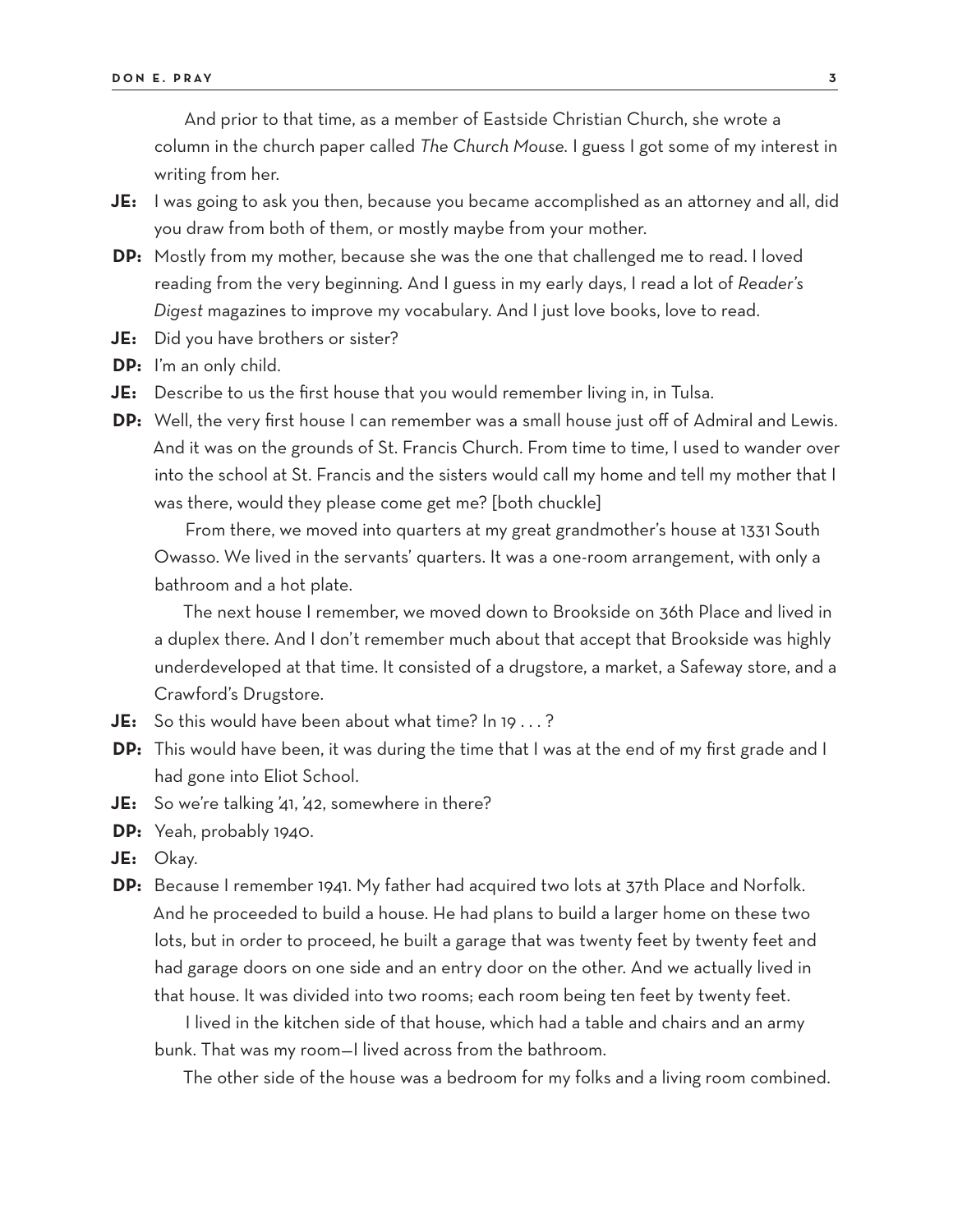- **JE:** You referred to your grandmother, talk about your grandmother and, I think it would be, Great Aunt Ruby, because you talk about their living conditions and the icebox. And I think it would be good to hear about that.
- **DP:** It was my Great Grandmother Frank. She was from England and she had married a Jewish man, who I think was French, thus the name Frank. They lived in what I considered to be a mansion. [laughs] It was really a two-bedroom home with lovely furnishings. And my Aunt Ruby, who was my great aunt, was secretary of Public Service Company of Oklahoma. She had a very high-placed job and was extremely well thought of as a business lady.

They had things such as a record player, which was an old Philco radio and record player. I loved to go over there and play records. And they had something called View-Master, which was something you'd look through and it would give you in-depth vision, because it was two pictures that you would see at the same time.

One of the things that I particularly remember about my grandmother's house was that they still had an icebox, which was literally cooled by ice. And they used to have a card that they would put in the window, as ice was delivered on the street. On the card, it would say: 50, 20, 100, and I don't remember what the fourth side was, but the side that you would turn up would tell them how much ice they wanted to have delivered on any given day.

And, of course, back in the day, milk was also delivered directly to your door. I do remember having the icebox and chipping ice off when you wanted some kind of cool drink.

**JE:** As a kid, did you go out to the iceman when he would come and he might give kids ice?

- **DP:** Well, you had chips of ice that as he would chip off a block of ice he would also have a few pieces of ice that would stay on the truck. And you could pick it up. And have to clean some of the wood from the floor off of it.
- **JE:** [laughing]

### **Chapter 03 – 2:57 December 7, 1941**

John Erling: You mentioned 1941. Let's talk about December 7, 1941. Do you recall that day? **Don Pray:** Yes. December 7, 1941, was a day of infamy for our entire country, according to President Roosevelt. And I remember going to school and talking with the children. And we thought that we would handle those Japs in no time at all. How wrong we were.

**JE:** And you were about ten years old then?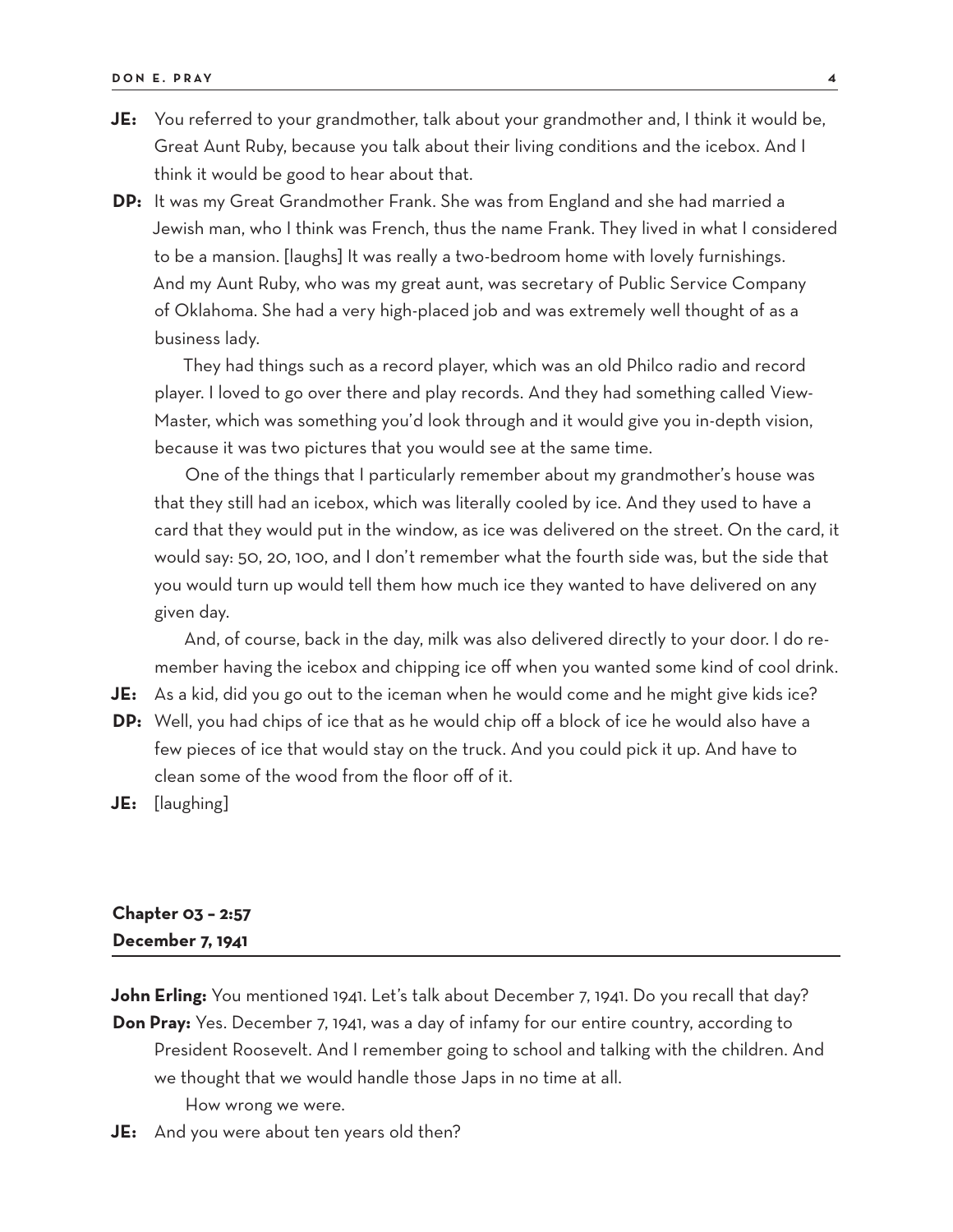**DP:** I was about ten years old then.

**JE:** Right.

**DP:** We thought that that was going to be a very short-lived war. As it turned out, my father wanted to get into service but he was too old to be drafted. And they wouldn't accept him just as a volunteer. So he went to Enid and took flying lessons to where he was able to become a pilot. Then he was of interest to the air force. And he did enlist in the air force.

We moved to Illinois, for him to be stationed at Scott Air Force Base and take his first Air Force training. I was entering the sixth grade at that time. And we lived in a little town east of St. Louis, called Lebanon, Illinois. I had my dog, Buster, along with us at the time. We lived there for almost a year.

And my first experience with living in an integrated school room was in Lebanon, where we had a couple of black boys, which was a first for me. They were quite a bit older. In the sixth grade, they were probably fifteen or sixteen years old. It was quite an experience to learn to get along in a classroom with these older boys.

- **JE:** Maybe that helped form opinions for the rest of your life.
- **DP:** Yes, it probably influenced me. I later learned that not all of the blacks were having such a struggled to maintain their role in school as these two did.
- **JE:** Other members of your family, did they get into the war experience as a result of December 7?
- **DP:** Well, the only one in my dad's family that did was a younger brother named Johnny, who spent his entire life as a military person.
- **JE:** How long—did your father see combat, as he flew?
- **DP:** Uh, my dad, subsequently after he left Scott Air Force Base, we moved, at the end of my sixth grade year, to Texas. He was stationed at an air force base just outside of Paris, Texas. And we lived in a small town called Reno, Texas. It was probably ten miles east of Paris and consisted of two stores, which were also gasoline stations. We lived in a small home that had a water tank outside the house. They caught water in the gutters and would go into the cistern. So we didn't have in-house plumbing, we had water that we drank out of the cistern. We also had an outhouse. So that was my first experience at living like that.

# **Chapter 04 – 6:35 Movies, Radio**

**John Erling:** Let's bring you back to Tulsa then, in the first elementary school you went to here. **Don Pray:** I was in Elliot School from the last half of the first grade up throughout the fifth grade. Had an amazing group of classmates there, people like Burt Holmes and Jim Lewis,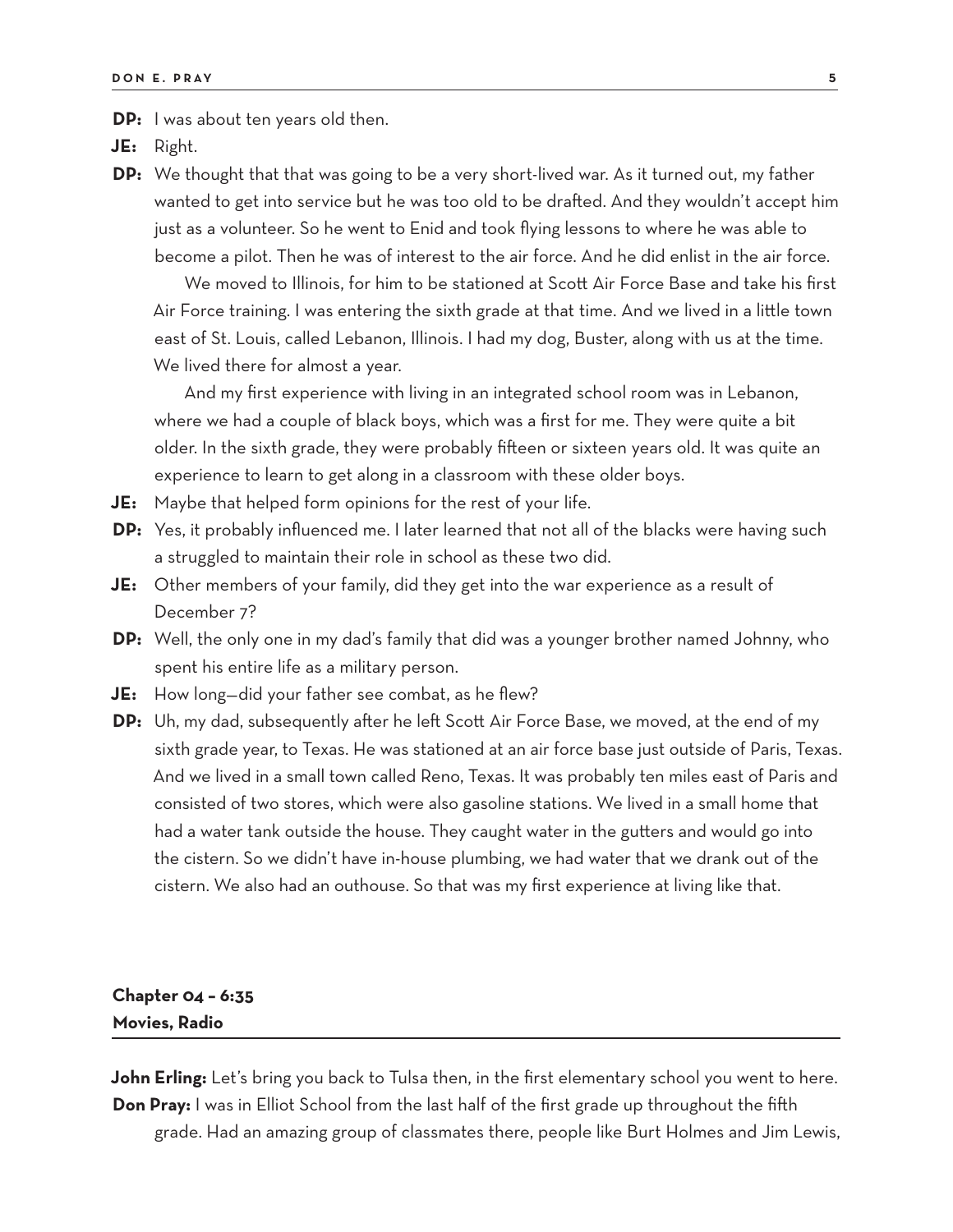who later became the president of Flintco Construction. Burt's father was a well-known insurance man.

- **JE:** Dan P. Holmes?
- **DP:** Dan P. Holmes, who always came on the radio and says, "I want to talk about Highway 33."
- **JE:** Right.
- **DP:** Burt was a dear friend throughout that time and has continued to be my friend until today.
- **JE:** You talk about you went to school at Whittier Elementary.

**DP:** Yes.

- **JE:** When did that happen?
- **DP:** That was my kindergarten and first grade, I was there.
- **JE:** All right. Did you go to movies? And what kind of movies would you see?
- **DP:** Yes, I lived on Xanthus, and I would walk down on Admiral to Admiral and Lewis to go to the Circle Theater, because they had serial movies every Saturday.
- **JE:** Remember some of the movies you might have seen or stars?
- **DP:** Well, *Buck Rogers in the 25th Century*, was one of the serials. And then later I remember a serial about a black panther. You know, it amazes me that we had the freedom to walk down there and nobody ever thought anything about it. It was probably six or seven blocks away. And as I was growing up there, there used to be a streetcar line down 1st Street that you could go downtown on.

I would go down on Saturday mornings. My mother would work and I would meet her at Kress's and have lunch there in the basement of Kress's, which had a nice lunch counter. I always looked forward to buying a toy at the toy counter there in Kress's.

- **JE:** I would imagine going back to Eliot and Whittier, there must be some teachers' names that you remember to this day.
- **DP:** I don't at Whittier. At Eliot I certainly remember a woman that kind of influenced my life-Rebecca Cookert, who was a wonderful teacher. She taught my homeroom and taught science and geography.

I got in a little bit of trouble because I was moving into the sixth grade. I wanted Mrs. Cookert to also be teaching that class. I began a campaign to get Mrs. Cookert promoted to teaching the sixth grade.

And my principal called me in and let me know that wasn't appropriate for students to be involved in the selection of the teacher. [both laughing] It's interesting, Mr. Jester, who was our principal, had also been a principal when my father was in school at Boroughs Elementary School on the west side of Tulsa.

- **JE:** You talked about the Brockman Dairy Farm.
- **DP:** Yes, the Brockman Dairy Farm was located at 37th and Peoria, and it stretched down to about 39th and Peoria. They raised dairy cattle. None of the development that there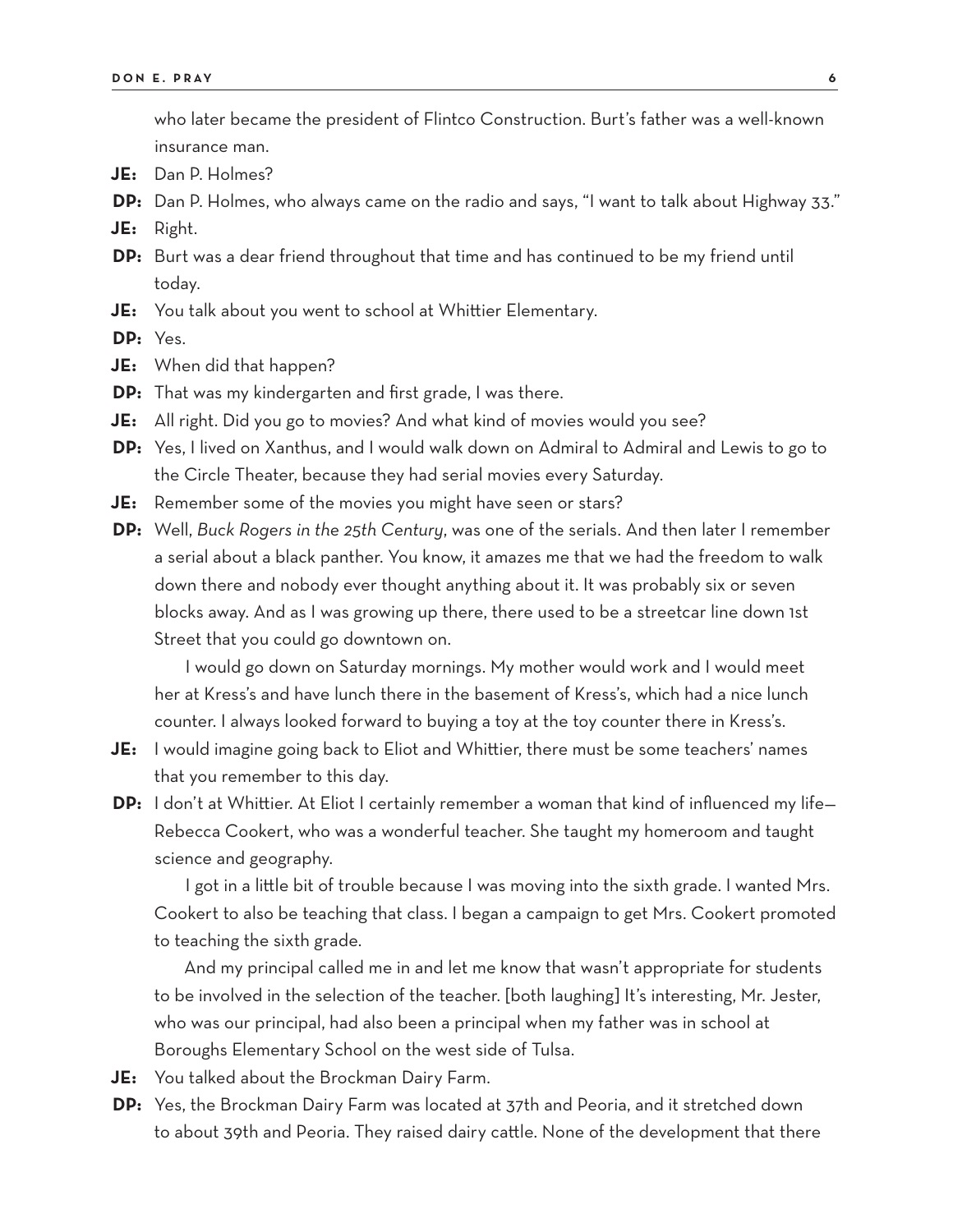is now was there at the time. There was a DX service station at the corner of 37th and Peoria and Brockman Farm was immediately behind that. And we lived right across the street. There were cattle grazing right across the street from my house, all the way down to 39th.

And at 39th and Norfolk was a radio station with a steel tower. That doesn't exist today but the radio station building, the brown brick building, still exists back in among the houses. It was KMOE. I used to wander down there from time to time and talk with the radio engineers. And they taught me Morse Code as I was growing up.

- **JE:** Where you a boy scout?
- **DP:** I was a boy scout, Troop 23, at First Christian Church. I never retained Eagle Scout's status but I was a Life Scout and went to summer camp with the boy scouts at Camp Garland for four or five years. That was the highlight of my summer as I was growing up, was to get to go to Camp Garland.
- **JE:** Then there was this driven-in barbeque place on Peoria.
- **DP:** Yes there was. It was on the east side of the Brockman Dairy Farm. Of course, we didn't have air-conditioning back in the day. And I would open my windows and have a fan at my bedside, and I could hear the live music playing at the barbeque. It was probably about 38th Street and Peoria.
- **JE:** Did you listen to radio much?
- **DP:** I listened to radio a lot. I had a radio right at my bedside and would listen to all the serials in the afternoon. *Captain Midnight*, *Jack Armstrong, the All-American Boy*, *Fibber McGee and Molly*, *The Lone Ranger*.
- **JE:** To listen to that and your imagination going had to be a fun time for you.
- **DP:** It was wonderful. I used to listen on Saturday morning to something called *Let's Pretend*. It was a story for young children. It was the precursor to *Mr. Rogers in His Neighborhood.*
- **JE:** Then you finished your elementary at Eliot, you said.
- **DP:** I went through the fifth grade at Eliot and then went to Lebanon, Illinois, where I completed the sixth grade.
- **JE:** Okay. How do you come back to Tulsa?
- **DP:** I came back to Tulsa in a very circuitous way. My father was moved from Lebanon to Paris, Texas. From there we moved to Brownwood, Texas, a little town outside of Brownwood called Bangs. Was there for maybe two weeks. And then we moved to Lafayette, Louisiana, and I enrolled in a school called University of Louisiana at Lafayette. And I was in teachers' training school for about six to eight weeks, until my father was transferred back to Brownwood, Texas. From there he was transferred overseas and I came home to Horace Mann Junior High, in the second half of the seventh grade.
- **JE:** Was that a good experience for you?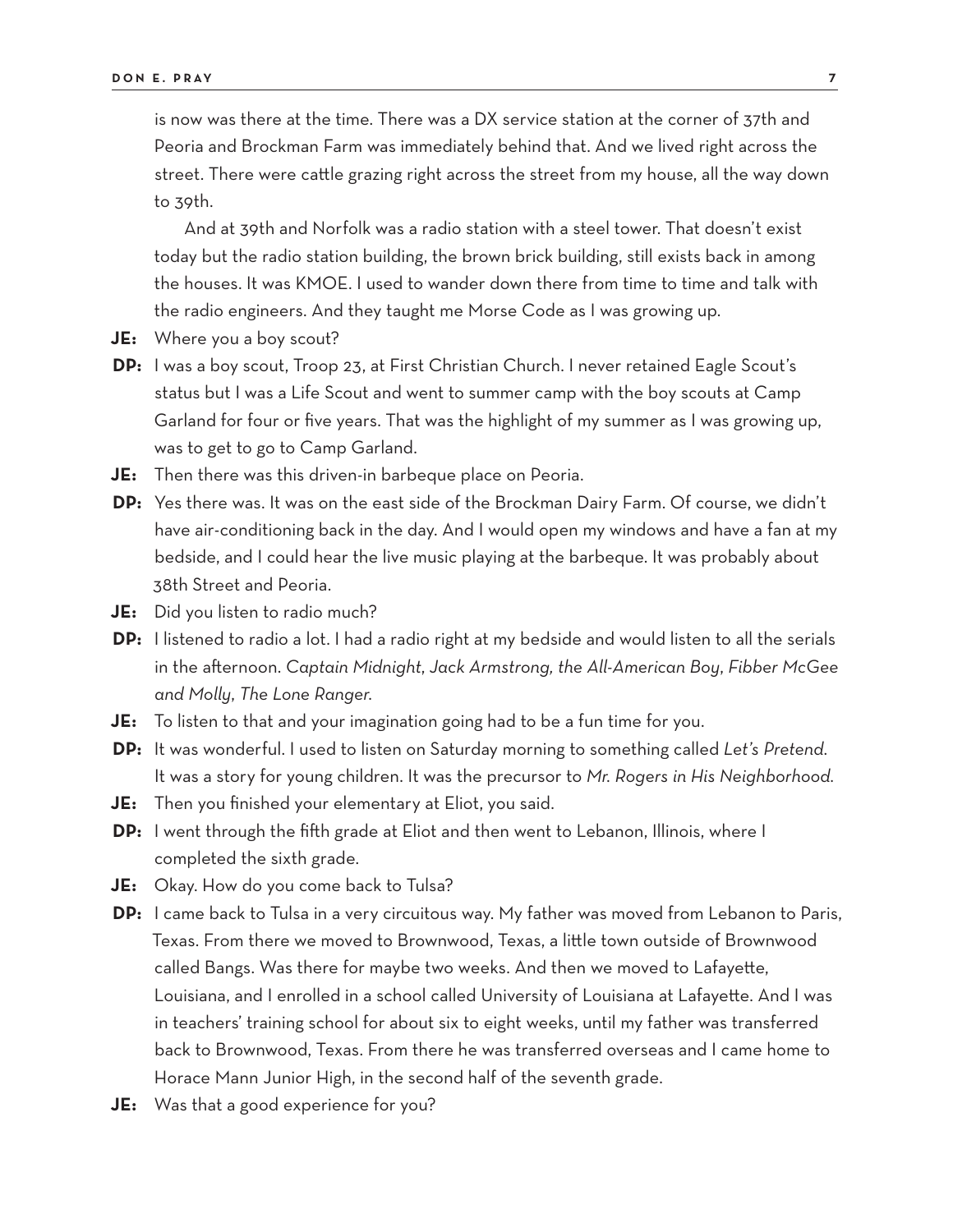- **DP:** It was trying. Everybody in Texas, as you move from school to school, they wanted to try you out and see what you're worth. They considered me a Yankee because I came from north of Texas.
- **JE:** [laughing]
- **DP:** And, uh, they didn't abide Yankees very well in Texas.
- **JE:** But did you do things like have a paper route?
- **DP:** I had a paper route the whole time I was growing up back in Tulsa. As soon as we moved back into Brookside—

# **Chapter 05 – 9:35 Tulsa in the Fifties**

**Don Pray:** When my father went overseas, he was sent to the China-Burma area. I stayed at my grandmother's house for approximately a year, until the renters moved out of our Brookside home and we moved back in.

When I went back down there then I started a paper route in Brookside, which I kept throughout the rest of junior high and high school years. Of course, Brookside was growing rapidly, apartments were being built, there were a number of apartments built between 38th and 41st, east of Peoria. I was the first paper boy to serve those apartments as they were being built.

**John Erling:** Is your father coming home from the service in here?

- **DP:** Yes, he came home from the service, probably in 1946. He spent several years over in Burma, flying these little one-engine planes. They were originally called liaison pilots but they didn't end up being artillery spotters. The development of the artillery was such that they didn't have to have airplane spotters, so they used them as ambulance planes. And they would fly into very tight situations and load up a wounded veteran and take him back out to a hospital.
- **JE:** Another fun experience for you was the horse that you got, that first horse.
- **DP:** Yes. My first horse was a roping pony named Joe. He was a beautiful sorrel horse. Because Brookside had not developed we still had wide open fields to the west of our house between Norfolk and the river. There was only one home and that was the home of Jack McCloud, one of my very first boyhood friends.

Joe, we would just stake him out in the field to the west of us and he would graze out there. Uh, loved having a horse, I always loved animals.

- **JE:** You probably could deliver newspapers with him.
- **DP:** I absolutely did.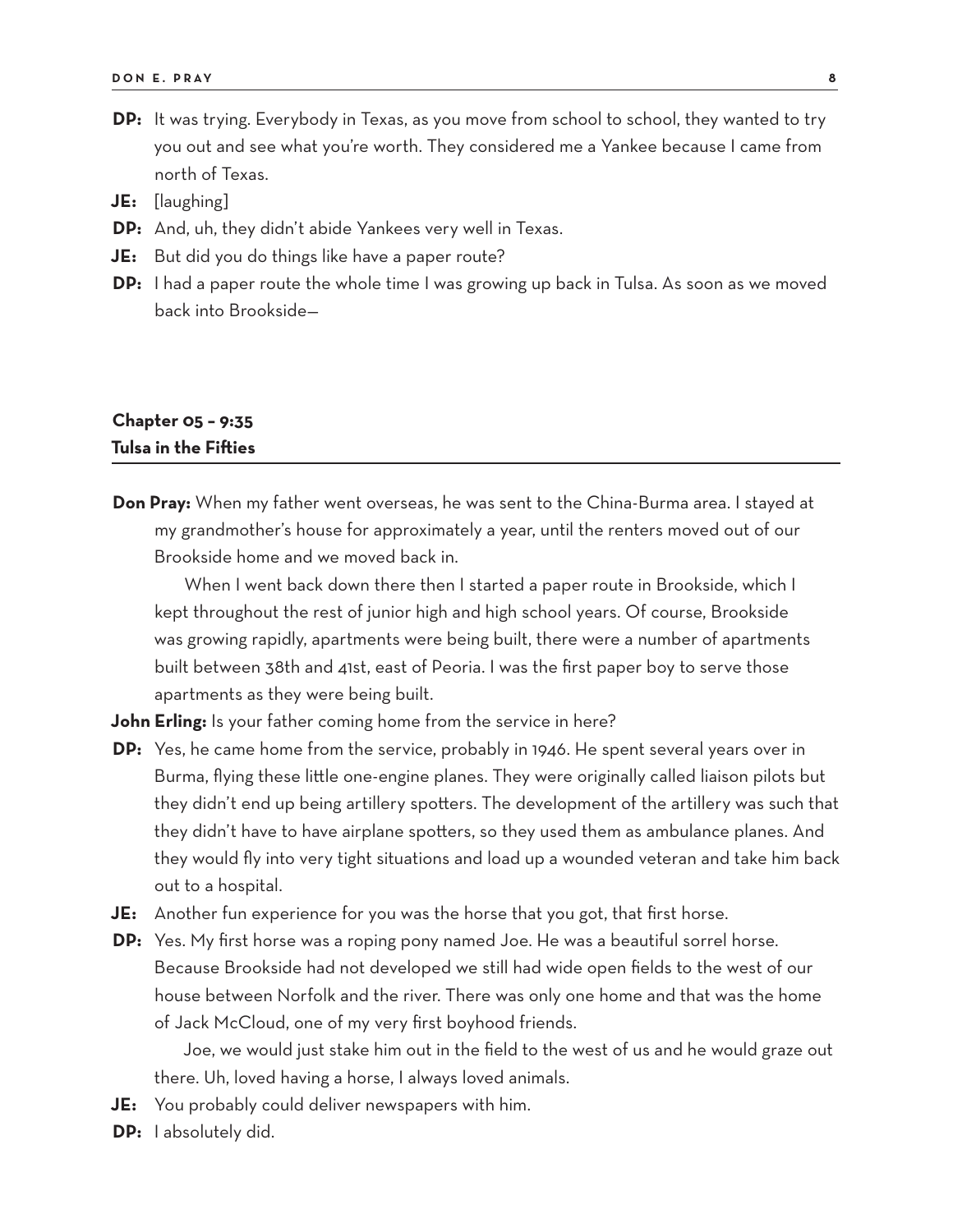- **JE:** [laughs]
- **DP:** I had a paper route at one time, up at 26th Place and Peoria, in a very high class neighborhood. And I think they were startled one time when I rode Joe up there and delivered my route from horseback.
- **JE:** How about sports? Was that important for you?
- **DP:** Sports was probably the most important thing in my life. I began to play softball for the paper station, which was called Station 13. Had a team that played against other paper stations.
- **JE:** Paper stations? What do you mean?
- **DP:** Well, the city is divided up into various stations where the papers would be delivered to the station and the paperboys would pick them up and put them into paper bags and ride their bicycles in routes all over the city. Station 13 was a station, which was at 35th and Peoria. And the papers were delivered into the driveway of a filling station and dropped off there. And the boys would go pick up their bundles of papers, fold them up, load them into their sacks and take off on bicycles to be delivered.

Mine was mostly a morning route.

- **JE:** The boys who delivered papers played softball for that team?
- **DP:** Yes, I was the pitcher and Jack McCloud, my neighbor, was my catcher. And we used to work out a lot practicing pitching and catching. We played against teams usually much better than we were. I was not a great pitcher but I was satisfactory.

We did okay until we went up against a team that had a fellow named Shelby Metcalf who was absolutely one of the best pitchers in the city. Shelby later became a collage basketball star and coached at Texas A&M. It was always a fun thing to go up against somebody as qualified as Shelby was.

- **JE:** On to high school, which high school?
- **DP:** Went to Tulsa Central High, began to play football, went out for football there. One of my junior high school teachers was a fellow named Leon Fichman, who had played for the Detroit Lions. He was my homeroom teacher in the ninth grade and he knew that I wanted to play football. So he took some of his spare time—because he coached at Central too—and helped several us, including Jack McCloud, get some of the fundamentals of football and how to play line.

Leon was a lineman. He probably was six-four, 250, 260 pounds, and was just a terrific football player.

- **JE:** Central High, that would have been the class of that you graduated.
- **DP:** The nifty class of '50 from Central High. I played football all three years. The first two years I was not good enough to make the varsity team. I played what they called B Squad, or Junior Varsity. And I played guard.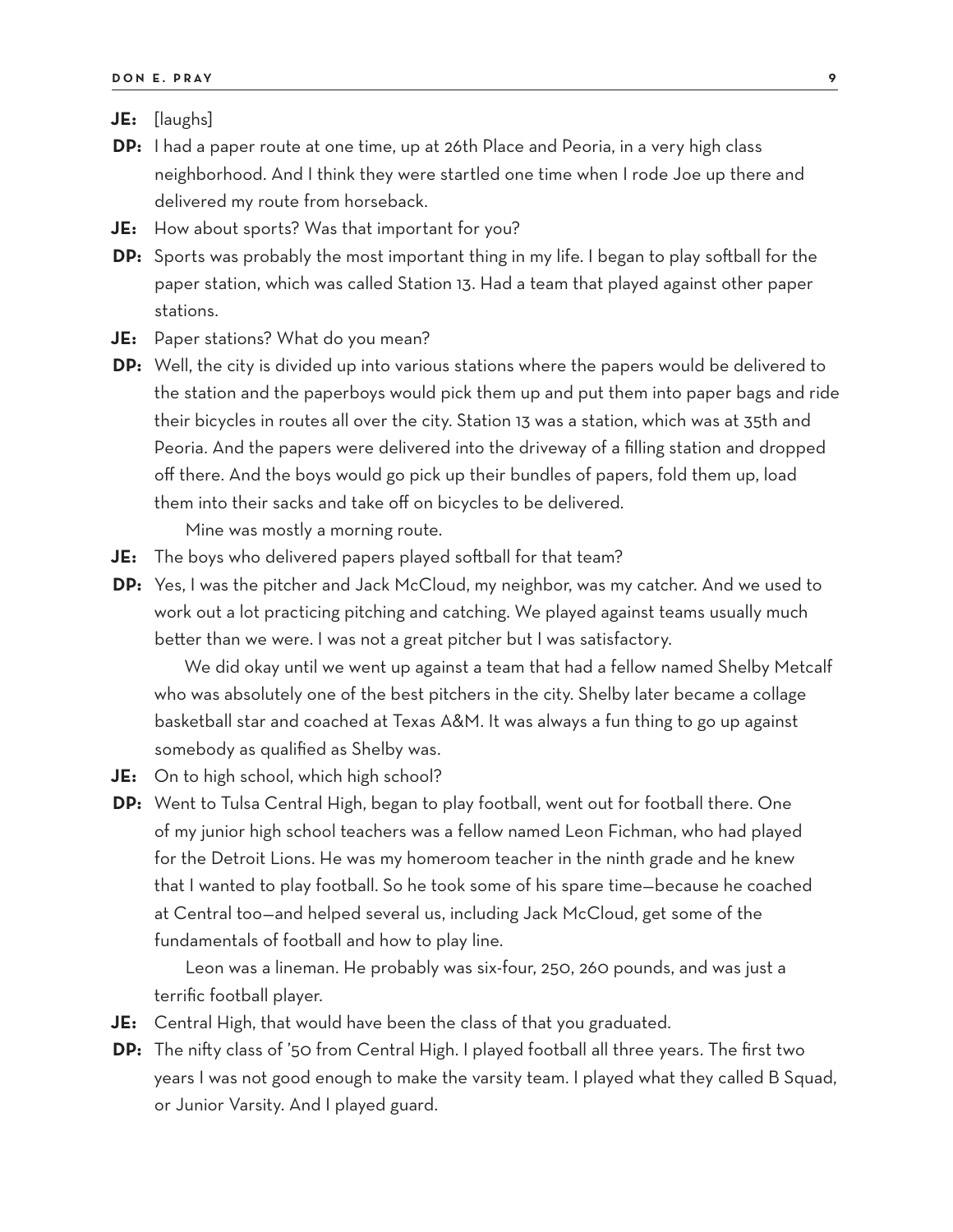Among my classmates were John Eagleton, Eddie Nacarude, John Pollack, Bob Montgomery, Thomason Keenan, Tom Sisson, Joe Seibert, all of whom remain friends to this very day. Playing football together, you become a very close-knit organization.

When I was a senior, my first game to start was against Will Rogers High School, which was our big rival. I was very excited to begin playing against Rogers. And we won that game seven to nothing.

That year, our team went on to be undefeated, except we lost one game to Muskogee. And the Muskogee Roughers were the state champions and they had three future All-Americans playing for them. Max Boydston, Kurt Burris, Buddy Burris, and a back by the name of Treadway, who became a star at the University of Arkansas. Boydston and the Burris boys became All-Americans with the University of Oklahoma.

- **JE:** What position did you play?
- **DP:** I played right guard, and John Eagleton played left guard. We were very small. John Eagleton probably weighed 145 pounds. I weighed around 160 pounds. So we were playing against much bigger people. And, of course, teams today, you couldn't even get on a team today weighing that kind of weight.
- **JE:** Socially then at Central, where would you go in town and everybody would gather?
- **DP:** Well, by that time I had bought my first car. I had a 1935 Ford with a rumble seat. I began dating my future wife in the eighth grade, Margaret Morrow. Her nickname was Butch. And that's how she's known to her classmates, even today.

Butch and I would go to the Quaker Drug, which was at 18th and Main Street. And that was the big hangout for all the high-schoolers back then. We went to movies together.

There were neighborhood theaters back in the day. The Plaza Theater was at 15th and Peoria. There was a Tower Theater at 11th and Denver. Later on, there was a Will Rogers Theater out east on 11th Street. And the Delman was at 15th Street and Lewis. Movies were one of our main sources of entertainment.

- **JE:** How about the stores downtown where you would shop for clothes and such?
- **DP:** Yes, there was Brown Duncan's, at the corner of 4th and Main Street. It had a wonderful restaurant on the second floor, which I remember their lemon chess pie they were famous for. There was a Seidenbach's down on Main Street between 5th and 6th. And there was a Vandevers on the corner of 5th and Boston. You used to be able to get awfully nice clothes downtown. There was a men's store at 5th and Boston. Sam Brenner's had custom-made suits and sport coats. Of course, I wasn't able to afford that back in the day.

There was a store on 6th Street between Main and Boston called Babyland. While I was in junior high I worked there for some three or four months. I worked mailing packages and mopping the floors and cleaning the plate glass windows on the front.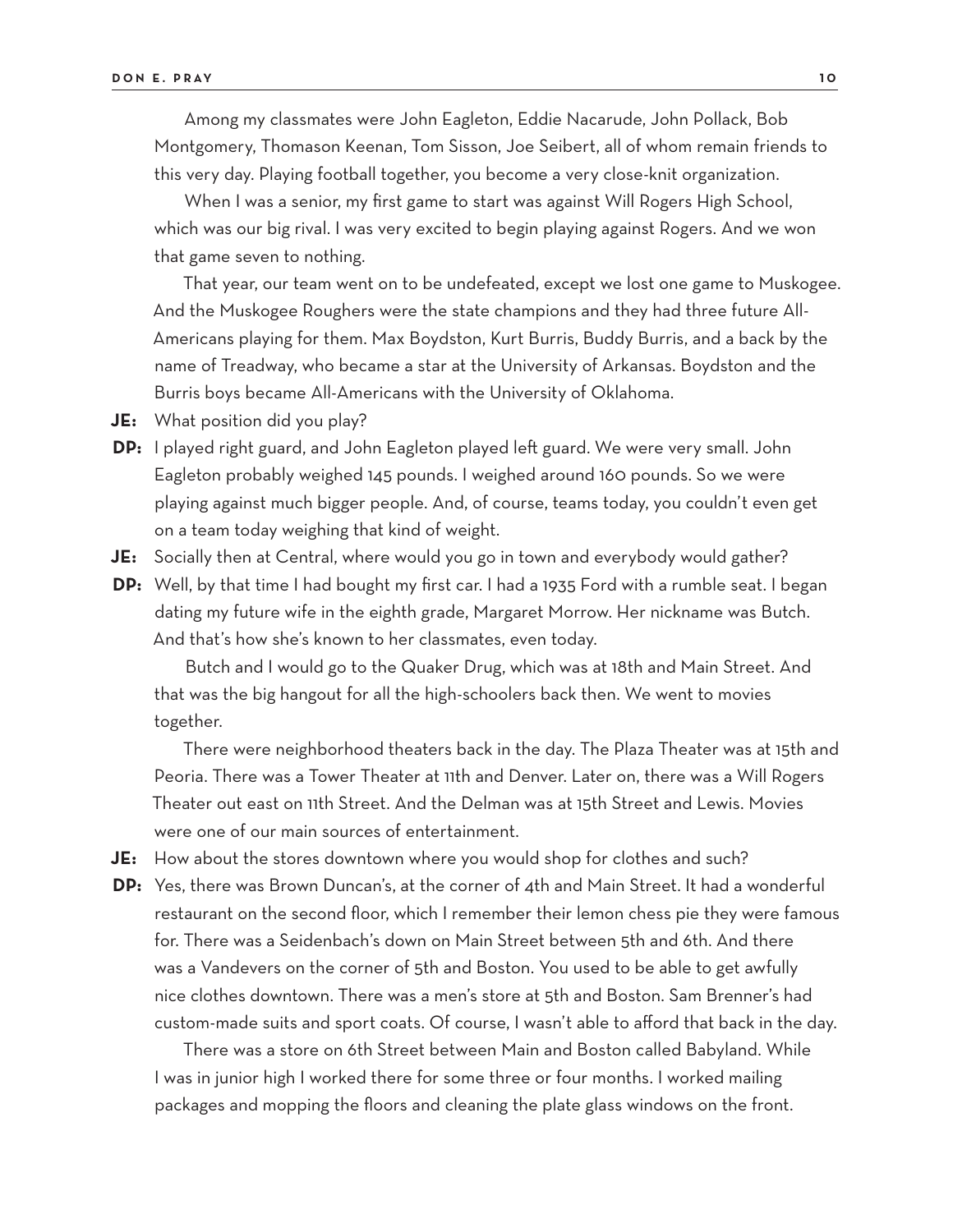Later, I worked at Sears, which was about a ten-story building where the One Oak Building now is downtown. And I worked on the tenth floor in the warehouse, putting together bicycles and tricycles and toys of that nature.

- **JE:** In the '50s, in the treatment of blacks in Tulsa, did you see signs posted that blacks were not invited or could not use restrooms?
- **DP:** Well, what you mostly saw was things like fountains that would say: Whites only. I never experienced integrated schools except in Lebanon, Illinois. There were no blacks in Central High School. They all went to Booker T. Washington.
- **JE:** Did you play them in football?
- **DP:** No, back in that day, Booker T. was in their own league. And I don't know who they played. We played teams like Muskogee, Okmulgee, Oklahoma City Central, and Bartlesville in our league.
- **JE:** Athletics were important in your life. You said your father was a good golfer. Did you take up golf?
- **DP:** I didn't until I was probably in college. He just never spent the time with me to teach me golf. I went to watching him play from time to time, but I didn't play while I was growing up. Wish I had.

## **Chapter 06 – 4:33 Grew Up in a Garage**

- **John Erling:** Was there an interest academically beginning to develop as you were in high school, before you graduated?
- **Don Pray:** I always liked school. I didn't have a great deal of problems in school. I was able to pretty much do all the work that I needed to do without even having to take work home. I typically, because I played football, had a study hall and would do most of my homework there.

I remember vividly there was a teacher who influenced me greatly named Athald Larsen. She taught history and I just loved the course and loved learning from her.

There was also a speech teacher by the name of Isabelle Ronan. She was very famous for some of the people that had gone through her—who's the famous reporter, *The Rest of the Story*?

- **JE:** Paul Harvey.
- **DP:** Paul Harvey was a graduate of Tulsa Central and had been a pupil of Isabelle Ronan's. Tony Randall was also a student of Isabelle—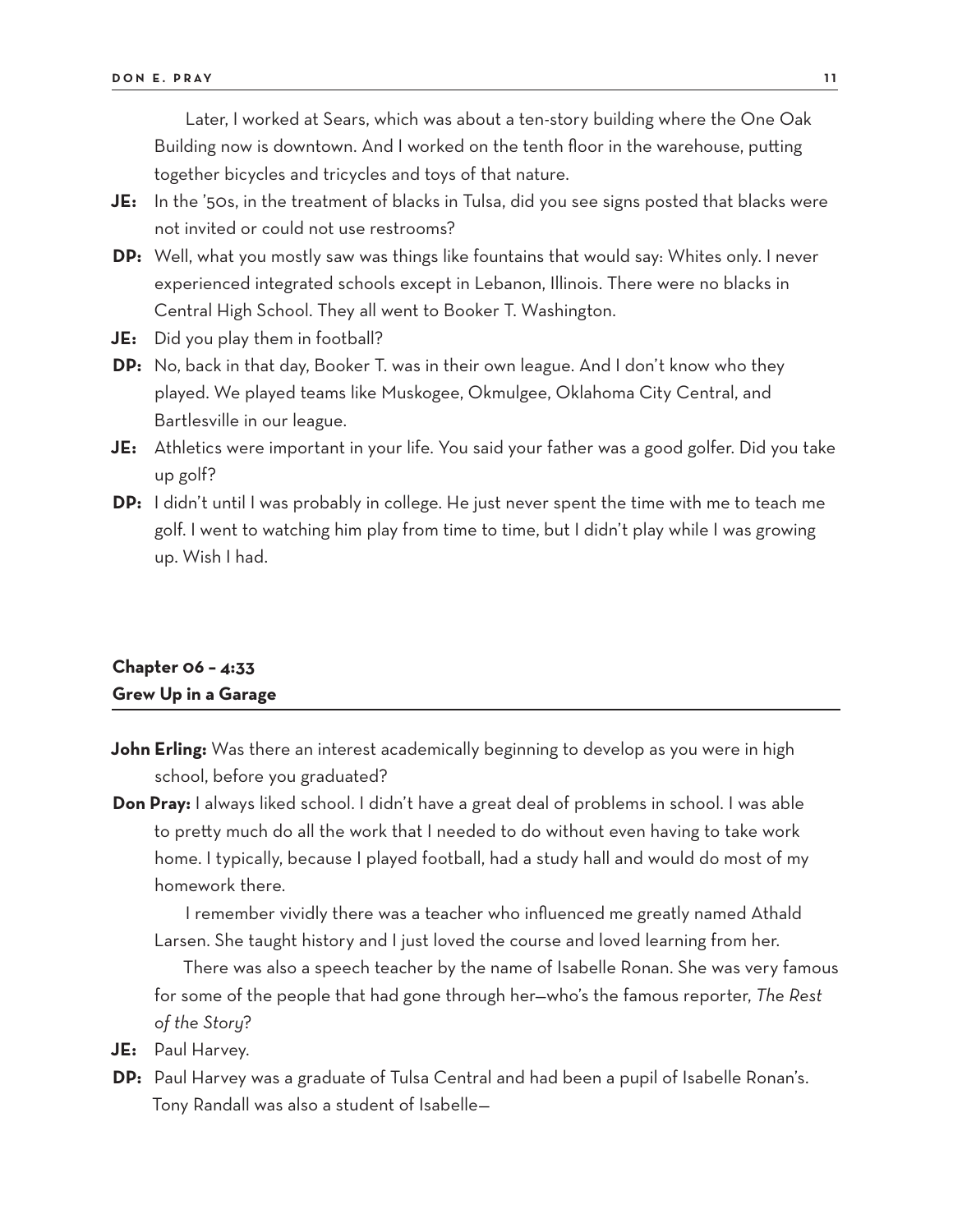- **JE:** Now these—both were older than you, weren't they?
- **DP:** Yes they were.
- **JE:** And they graduated before you did.
- **DP:** Yes they were. I remember one of the things that Isabelle taught me, one of the things we always said: A word is dead, some say, when it is said, but I say, it just begins to live, that day. [both laughing]
- **JE:** That's cute. You seem to be a worker bee, beyond being a paper boy, some other jobs before you went off to college?
- **DP:** Yes, if I was going to have spending money I had to develop my own spending money. My parents struggled financially and the house that my father had planned to build never got built. It was somewhat embarrassing to me to grow up in a garage, like I did. So I didn't have a lot of friends over to the house.
- **JE:** Hmm (thoughtful sound). How about fireworks? I think you were involved in a fireworks job?
- **DP:** Yes, I always loved fireworks. I used to order fireworks from Spencer Fireworks, that advertised in comic books and magazines. I would order an assortment of fireworks every year to shoot off on the fourth of July. And we would have a family get-together at the house. Because we were one block outside the city limits, so we could set off fireworks. And I always enjoyed those displays.

Eventually, I had my own fireworks stand up on Peoria, just south of 37th Street. Thirty-seventh was the city limits at that time. In fact, the bus lines turned around at 36th and Peoria because there was not much of town south of 36th Street.

- **JE:** Wasn't there a farmers market, as we call them today?
- **DP:** The farmers market was between Peoria and Lewis, north of Admiral. There used to be fixed buildings that were like a block long and there three or four of those in that area. And all of the farmers would have stalls and come in and bring their fresh produce.

I remember going up there and buying ears of corn and fresh tomatoes and potatoes. It was quite an experience. I know they're trying to start farmers markets on Cherry Street and in Jenks today, but there's nothing like what we used to have, where all the people would go to one place.

- **JE:** About cars again, your first car again was?
- **DP:** It was '35 black Ford with a rumble seat. The windshields would crank out and the back window would roll down so that you would have air blowing through the car in the hot summertime.
- **JE:** What was your next car?
- **DP:** Next car was a 1940 Chevy Coupe, just a one-seater. And I made the mistake of trying to paint it myself with a paintbrush. [both laughing] And I painted it a bilious blue, it was just awful. But once painted, it stayed that way as long as I had it.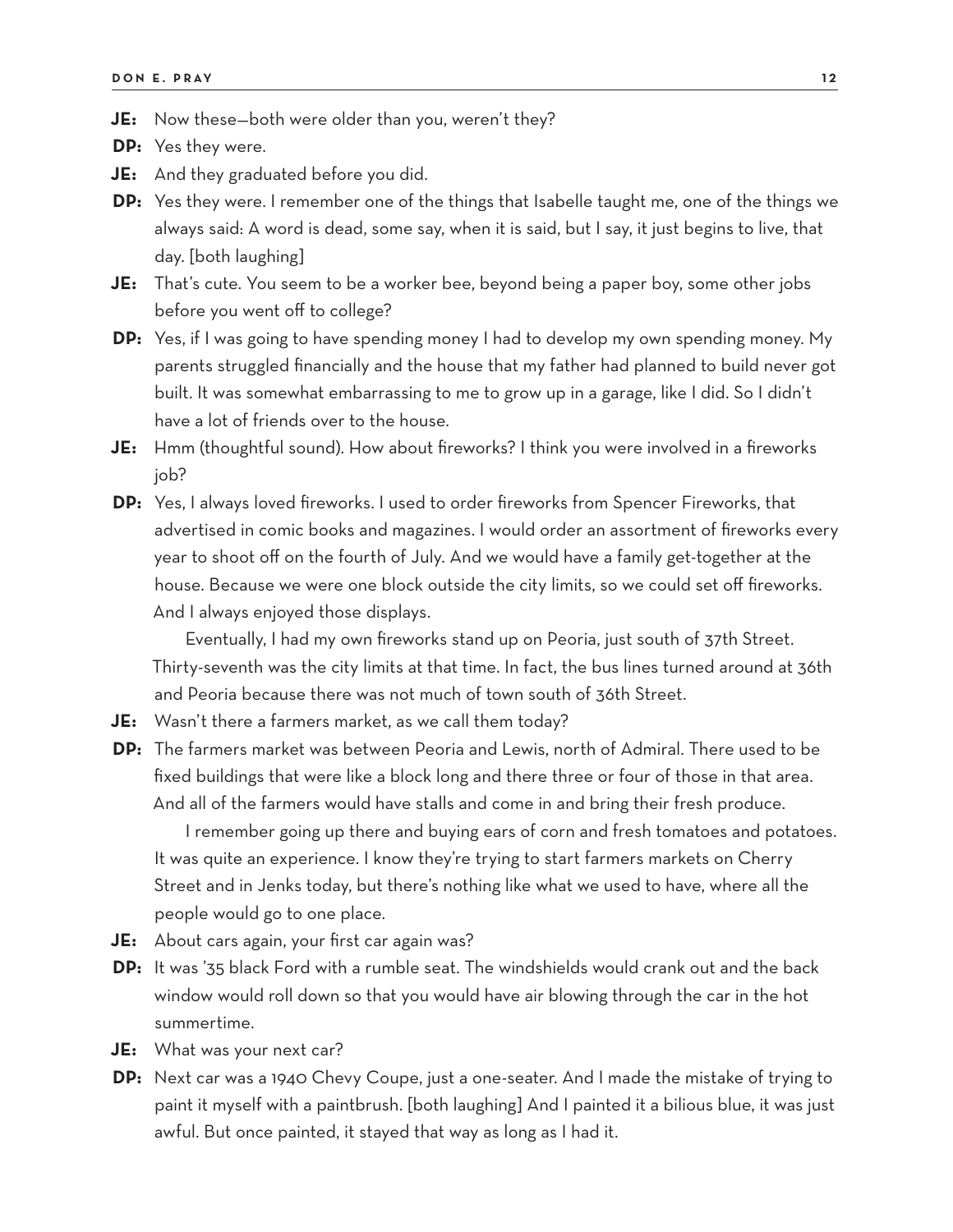#### **JE:** People comment on it? [laughing]

**DP:** Oh, yeah, the blue monster, it was called. But I had that until I prepared to get married. And I sold that car and started delivering another paper route in a really exclusive area, between 26th and 31st, east of Lewis. That's where all the big homes were. That's where the Warren family lived and people who are really wealthy live in that area.

I threw that for a period of six months or so while I was in college, and earned enough money to buy a 1950 Ford four-door sedan. And that's the car I had when I got married.

# **Chapter 07 – 6:43 University of Tulsa**

**John Erling:** Okay, college, you went where to college?

**Don Pray:** I went to the University of Tulsa. I really didn't know if I was going to college or not. And I took a test to determine whether or not I was college material, and I did well enough that I got a partial scholarship to the University of Tulsa. The scholarship was for \$150, which paid one half of my tuition for a full year.

You know, it's just amazing to me to look back and remember that college tuition for the University of Tulsa was only like \$300 for a full year. That seems impossible in this day and age.

- **JE:** And then we'll fast-forward real quick and then come back again. And then to think that you ended up being a member of the Board of Regents for Tulsa University.
- **DP:** Yes, that's quite a stretch to even think that I could achieve that. When I first went to the University of Tulsa I, I still didn't know what I wanted to do. So they asked me what major I'd like to select. They said, "You know, you're really strong in math and science. You ought to consider engineering."

I said, "Fine. I'll do engineering."

They said, "Well, we have a great petroleum engineering school. You want to be a refinery engineer or a production engineer?"

Not knowing what the difference was, I said, "Well, I don't want to work in a refinery. My dad has done that. So I'll be a production engineer." That's how my major was ultimately decided.

- **JE:** So then your major was?
- **DP:** Petroleum production engineering.
- **JE:** Okay. Something memorable then those four years at TU?
- **DP:** Well, I worked the entire time. I started off working at Farmers and Merchants Bank and I posted what they call a savings book. I kept track of the activity of people depositing money into their savings. I would take their deposit slips and use a machine to actually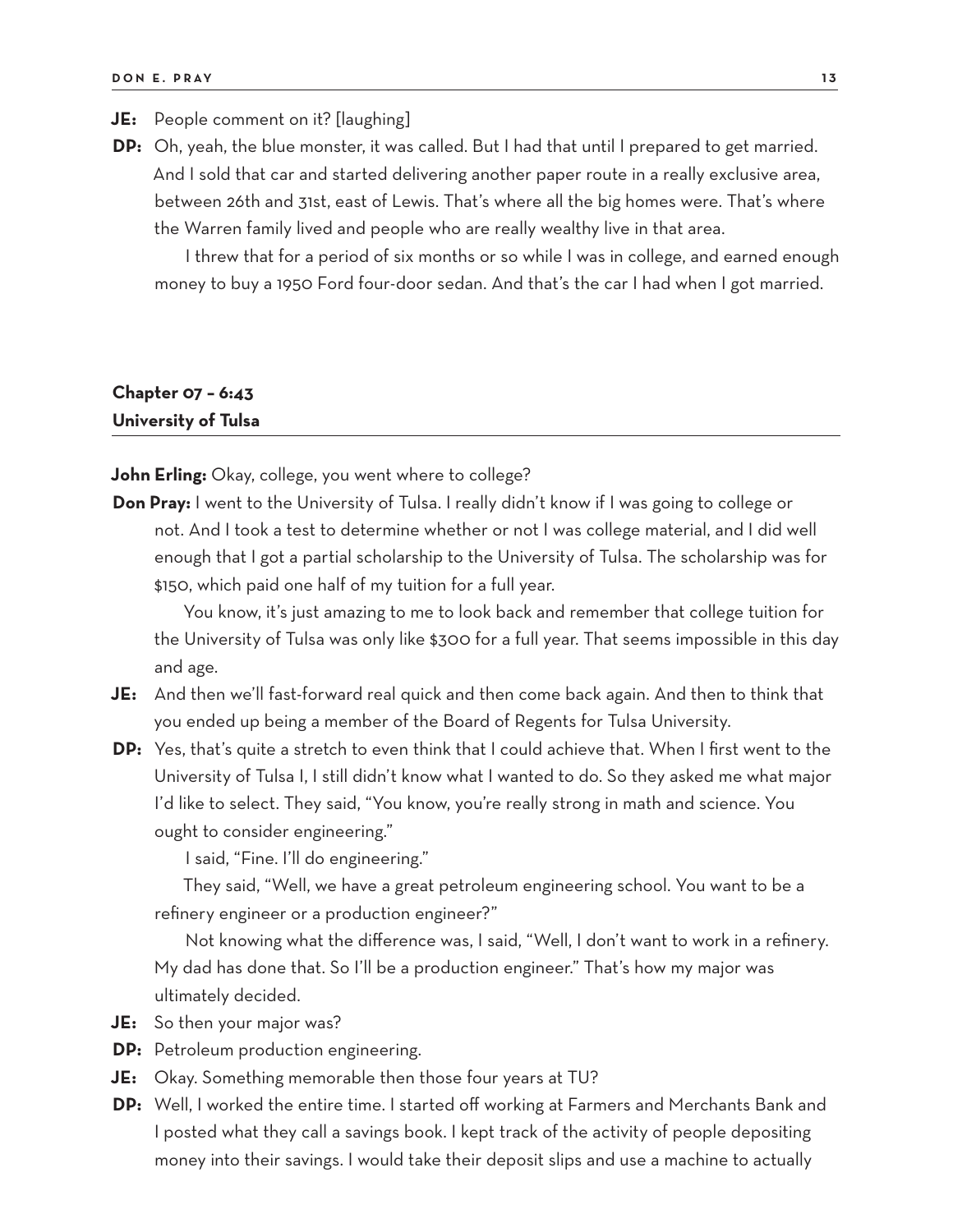post those onto a ledger card and keep track of the savings account.

I also handled the mailroom and handled all the packages and mailing from that. When that job ended, I looked for a job and got a reference to a place called Western Supply, which manufactured refinery equipment called "heat exchangers." And I met a gentleman by the name of Jim Hughes. Jim was vice president for Western Supply. And Western was owned by a wealthy man by the name of Wilson Dye.

I went to work in the assembly plant. Western Supply consisted of an engineering department that would design heat exchangers, a welding shop that would do welding and fabrication, a machine shop, and then an assembly shop. The assembly shop would take the parts that had been machined and welded and would put them together into a big boiler-like piece of equipment. We would put it all together and then pressure it up with water, to determine whether or not there were any leaks and if all the welds would hold.

I worked out there on a shift from three in the afternoon until eleven at night. And I had my schedule pretty well arranged that I didn't have any afternoon classes. But my grades suffered. My very first semester, I made a straight B average while I was working at the bank. And then with the evening work, my grades fell to about a C+, I think it was a 2.3.

I worked out there for a period of maybe five or six months. And then I had a layoff. And I went to look for another job. Jim Hughes had not intended for me to get caught in the layoff. He called me up and brought me back and introduced me into the engineering department. And I began working and drafting, running blueprints, and doing very elemental drafting. I had not even had a drafting course, but I soon had one after my first year.

**JE:** Your parents weren't able to help you, financially?

- **DP:** No, I, I paid for my college all the way through. They said they would take care of me living at home and my food. But whatever books and tuition, I had to take care of myself.
- **JE:** What drove you to have that kind of determination?
- **DP:** Well, I saw what other people did to make a living and I wanted to be better than just digging ditches or being a carpenter, like my father's father had been a carpenter here in town and built homes. And that's how my dad built our houses. He had learned the carpentry trade. And he could have been a carpenter instead of working in the plant. But I think the plant probably paid better wages.

I didn't want to live the kind of life that he had lived and I was determined to do better for myself.

- **JE:** Yeah. Well, you graduated from TU in what year?
- **DP:** In January of '55. The engineering courses were such that you had to take an awfully heavy load in order to graduate in four years. And because I was working part-time the entire time I was in college I wasn't able to take that full load. So I had to take one extra semester.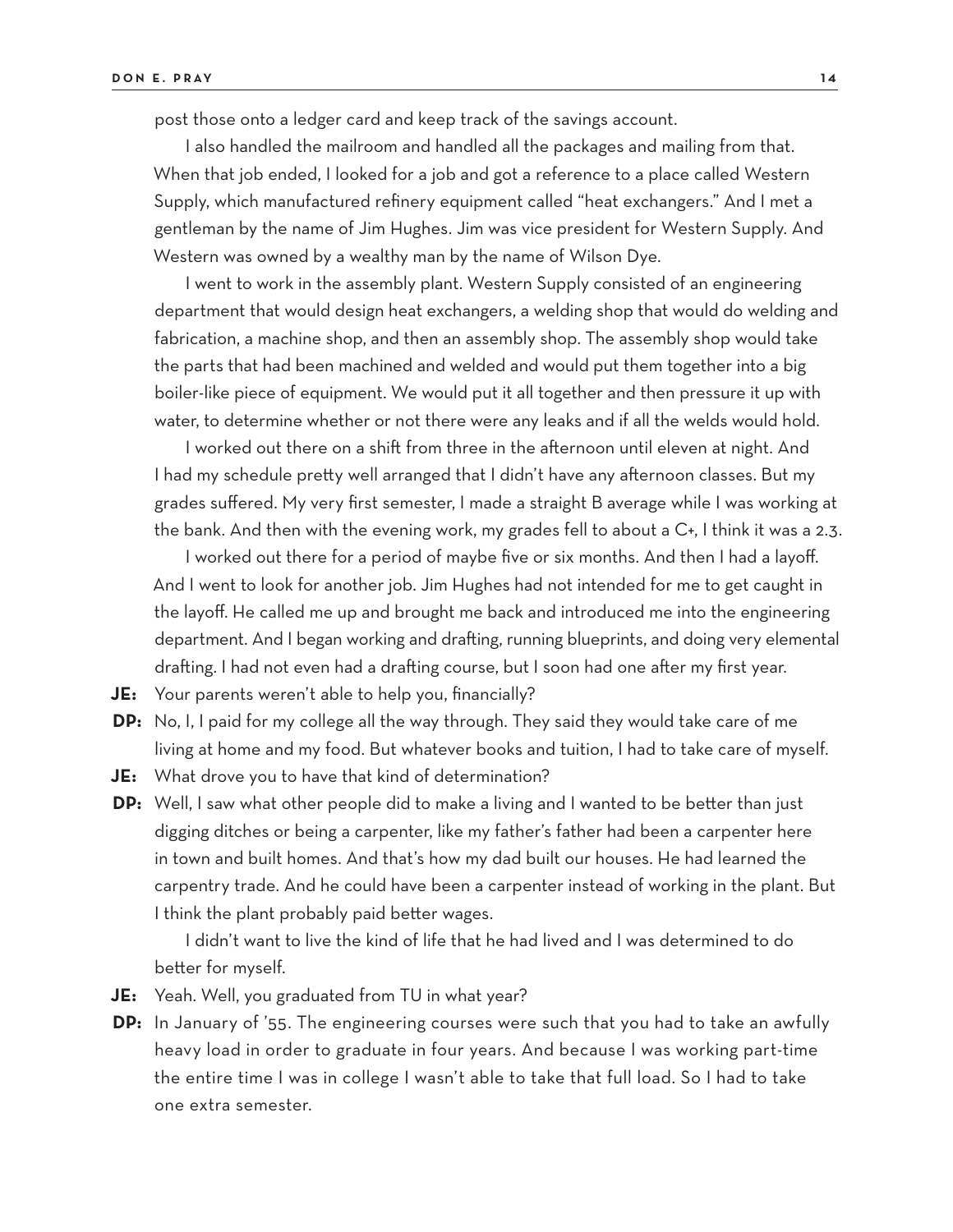Fortunately, I did get several scholarships to help along the way. I got a Moorelane Engineering scholarship in my junior year, which paid \$500, which was, I think, full tuition at the time. And maybe a little extra money. Then my senior year, I got something called a Socony Vacuum, which is Mobil Oil Company, parent company. And I got a \$750 scholarship, which gave me some spending money in addition to books and tuition.

- **JE:** The football era at that time, and I know you didn't play football there, but TU was pretty strong, weren't they, at that time?
- **DP:** Yes, we had some pretty good football teams. We had one fellow who was a tackle, he was an All-American tackle and Howard Wall was a fullback and I remember the strength of the players. Jerry Cammons, who later became a lawyer, was an end that came down here from New York. Angelo Prosser was a guard; he later became coach at Bishop Kelly.
- **JE:** Who was the coach at the time?
- **DP:** I think Henry Franca was the coach early on.
- **JE:** Glen Dobbs came later then?
- **DP:** Glen Dobbs came later. Henry Franca had coached at Will Rogers when I played against him, but he had become the TU coach at that time.
- **JE:** Again, you graduate from TU in the—
- **DP:** January of 1955.

### **Chapter 08 – 8:08 Military Service**

#### **John Erling:** Then what is your step?

**Don Pray:** I received a job offer from Continental Oil Company to go to work for them in the field. And I accepted their offer. My first job was to go to Ponca City. I went to Ponca City and worked out in the field, being a roustabout, as they called it, where you would do everything in connection with the well. You would clean up well sites, you would actually pull rods from the well when they had pumping jacks on them.

I even had one time in the summer before I went with Continental, worked down in the Glenpool, which is south of Jenks, and I pumped on a central power unit, where they used to have one engine that would pump seven, eight, or ten wells at a time. You had to hook the wells on one at a time. They would connect to this big band wheel, which would work these pool rods. I don't think people could even imagine today what that was like. But it was very interesting to get a chance to work on those kind of wells.

**JE:** So did you say to yourself ever, *I went to college to be a tool-pusher*?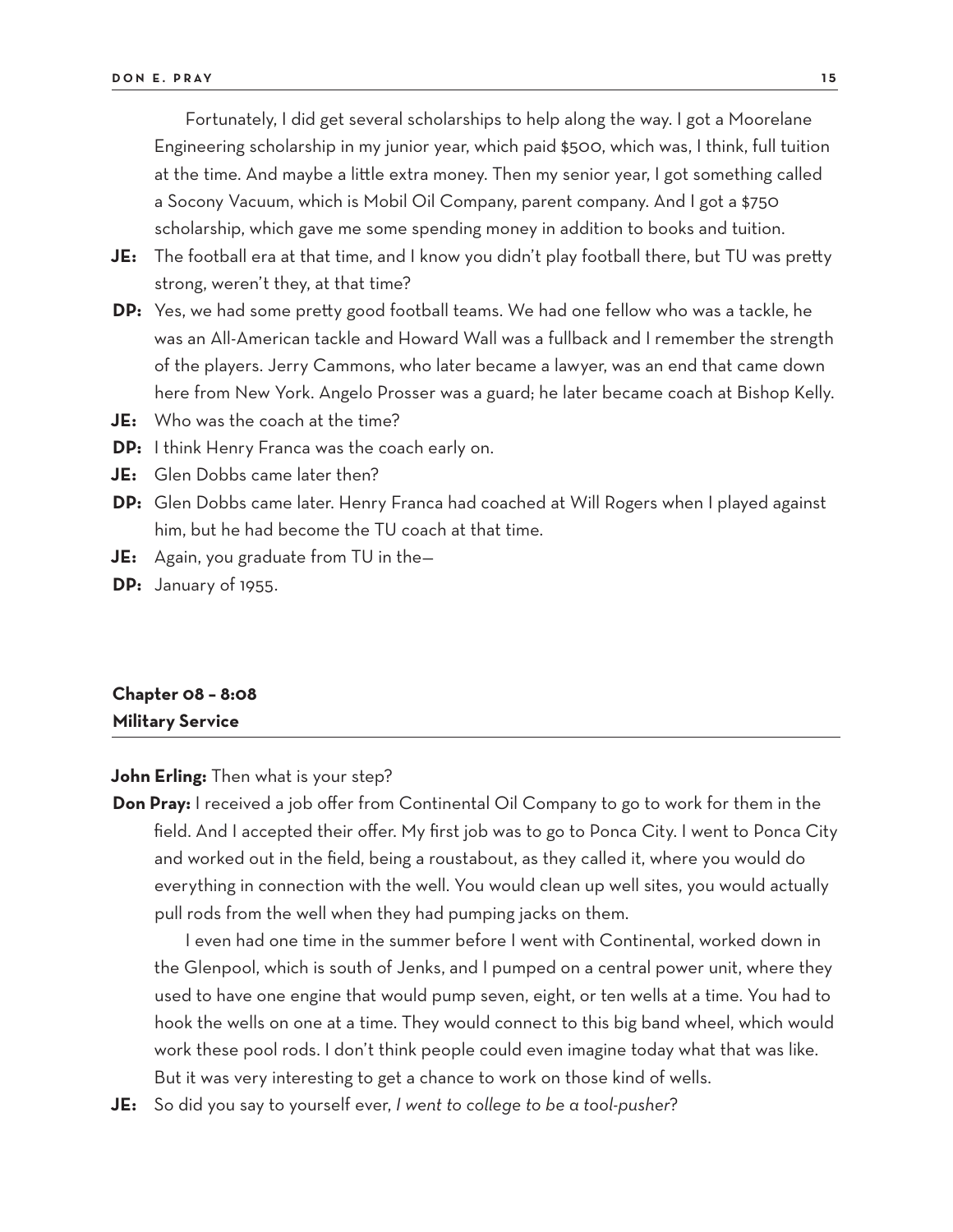- **DP:** Well, everybody that I worked with down there kept encouraging me. Said, "Boy, you finish school. Don't do like us and have to come out here and work." It was hard, hard work. And it was, you know, 100 degree weather and we working out in the wide open spaces with no shelter at all.
- **JE:** But as an engineer, you needed to go into the field to learn that.
- **DP:** Yeah, you need to go into the field to learn that, and learn the basics. Because, ultimately, you'll be spending time in an office figuring out how to drill and complete wells and how to get better recovery from the wells you have already existing.
- **JE:** You were married in here somewhere?
- **DP:** I was married. I married in my junior year of college. And my wife worked for an oil company here in town. She worked as a secretary to the head of the geophysical department.
- **JE:** Did you have children from that marriage?
- **DP:** I have children from that marriage. We didn't have children, we later adopted them, much later after law school.
- **JE:** Okay. Law school.
- **DP:** Law school.
- **JE:** You being a tool-pusher, and how do you go to law school?
- **DP:** Well, six months into my training program with Continental, I was called up into the service. I had been in ROTC all during college. I received a commission as a second lieutenant in the international guard. I should have received it into the air force but during my senior year, Congress changed the rules, and instead of getting a direct commission into the air force, we got a commission into the international guard. And I was supposed to serve three years.

My first assignment was to Davis-Monthan Air Force Base in Tucson, Arizona. My wife and I drove into Tucson; it was 113 degrees. [laughs] But as they say, "It's a dry heat."

- **JE:** Yeah. [laughing]
- **DP:** I had, I think, something like eighteen dollars in my pocket and didn't have to report for like three or four days. We had to make do on that money until we reported and got our first pay.

Davis-Monthan was a strategic air command base. As such, it had two wings of B-47s and one wing of KC-135s, which were tankers that would do inflight refilling for the wings of B-47s.

When I first went into Davis-Monthan I went through a process where they would decide where to assign you. Being a petroleum engineer I thought I would probably be assigned to some engineering function. That didn't happen; I was assigned to what is called "personnel services." And the subspecialty was called "special services."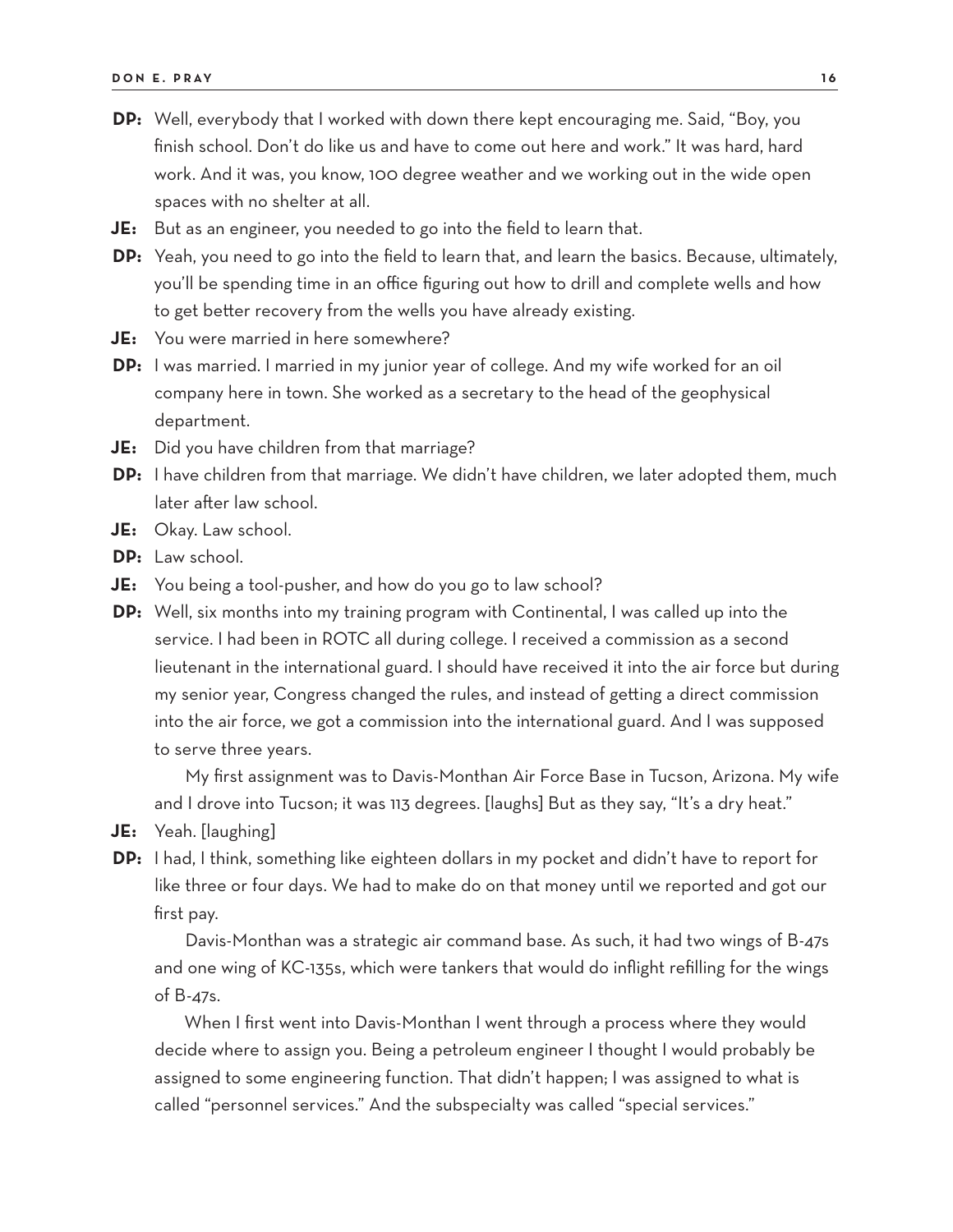I was given the responsibility for running all of the recreation facilities on the base. I had the base gymnasium, I had a library, I had a movie theater, I had an airmen's service club. I had a special services supply, which had hunting gear, fishing equipment. I had a wood hobby shop, which had every type of woodworking machinery possible. You could build furniture or almost anything in the wood hobby shop. I had a model airplane hobby shop, and, ultimately, had riding stables. Even had a golf driving range, all under my responsibility and supervision.

The main thing that I attribute to my time in service is learning how to manage people. For each of these sections had wonderful staff of master sergeants and staff sergeants to run these operations. I learned how to manage people and get the most out of them and, of course, they did all the work, and I simply saw to it that everything ran the way it should and that they had the equipment necessary to accomplish their job.

- **JE:** So as you went on into life and what you have done, which we'll get to, you would often draw on that experience.
- **DP:** I went into the air force not expecting the level of capacity that the officers and the airmen had. I didn't know what to expect but I came out with a huge amount of respect for what they did and how they did it. It was a well-run organization. And, of course, the strategic air command was being run by Curtis LeMay. He was a tough, tough leader and he expected nothing but the best out of his people—and he got it. It was really encouraging to see that our military was in the kind of hands that it is.
- **JE:** Did you ever see him in person, Curtis LeMay?
- **DP:** I never did. We had a base commander by the name of Jim Edmundson, who was a very young good-looking man. He was movie star quality. I really had a huge respect for him. And then in later life, I would run into him in Florida, where he was mayor of this little community that I moved to called Long Boat Key. I was in a rotary club with Jim Edmundson and I never lost the respect that I had for him. He was just a tremendous individual.

One of my experiences that I had in the air force is the base commander was one command under General Edmundson, who commanded the base. The base commander was the 803rd Air Base Group, a fellow named Colonel Wimberley headed the base, and he asked me to organize a drum and bugle corps.

Of course, I had no musical talents whatsoever, so I went to the University of Arizona, in Tucson, and hired a music teacher and put out the word on the base for people to volunteer to join the drum and bugle corps. The attractiveness of it was that they would get to wear a special uniform with white spats and epaulets, and a white helmet, and play in the drum and bugle corps.

So we recruited probably twenty or twenty-five people to play the drums and learn how to play the bugle. This guy taught them and I taught them drill so that we could march in close order drill.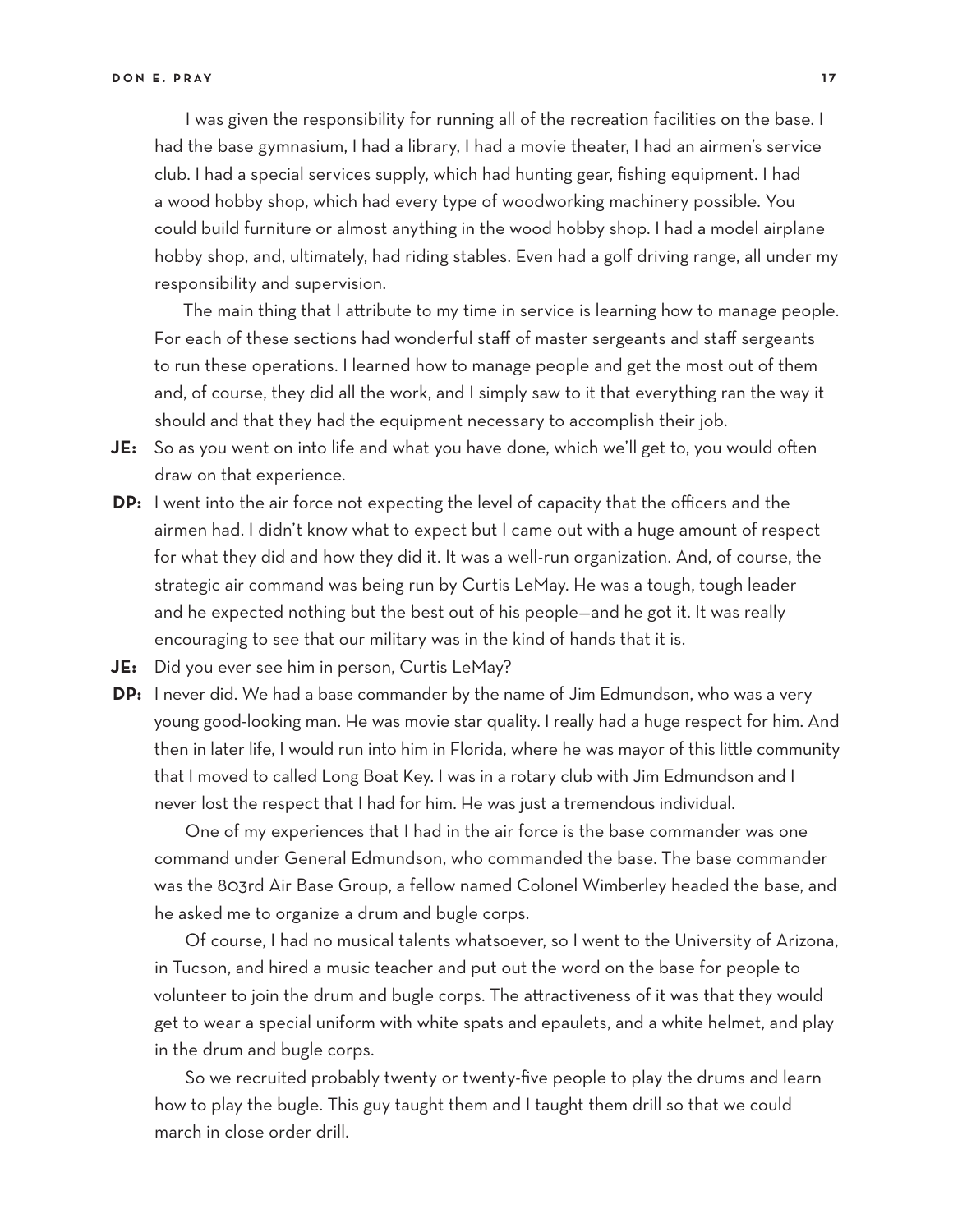I learned that the reason for the drum and bugle corps is that the base commander, General Edmundson, had been invited for Memorial Day to be the lead of the parade in town. And he wanted us to march in the parade. So we got them up and ready to march. And they learned a couple of drum cadences and one bugle cadence.

I even had a drum major trained, and the day before the parade, he was transferred to another base and I ended up having to be the drum major and lead the drum and bugle corps in this parade.

- **JE:** You were in the air force for how long?
- **DP:** I was in for two years. Congress saw the error of their ways in drafting us into international guard for a three-year term. And they amended the act, so we became part of the air force regular reserves. And the time was shortened from three years to two years.

### **Chapter 09 – 5:57 Conoco**

**Don Pray:** I left and went back into the Conoco training program and was sent to Houston to spend time in the headquarters in Houston. Then I was sent back into Oklahoma, to Oklahoma City. And then finally, went back to Ponca City to spend some time in the engineering research lab, which was located in Ponca City.

Then my final assignment was to Ardmore, which is a district office in Southern Oklahoma that had the south half of Oklahoma and all of the production therein. And I became a staff engineer, one of three staff engineers in the Ardmore office.

There my responsibilities were to study the reservoirs that had already been drilled, to see if there was possible secondary recovery, additional reserves, or some way to stimulate the reservoirs in order to gain more production from them. And to look for possibilities of extending the fields to new areas and drill wells. My responsibility was to supervise the program for drilling of new wells, and how to complete the wells.

I would actually go out on the well site and as the well was being drilled, run something called a drill stem test, which would enable you to actually open the formation into the drill string and test it to see how it would produce.

- **John Erling:** And then you also realized how much your work in the oilfield, the manual labor, paid off for you. And you could relate to those guys even better, I would imagine.
- **DP:** Absolutely. The time that I spent roughnecking and roustabouting in the field really would pay off. Because we understood the people that worked in the field. And I had been a part of it so I appreciated what they did and how they did it. It was really enjoyable and I liked the work that I was doing.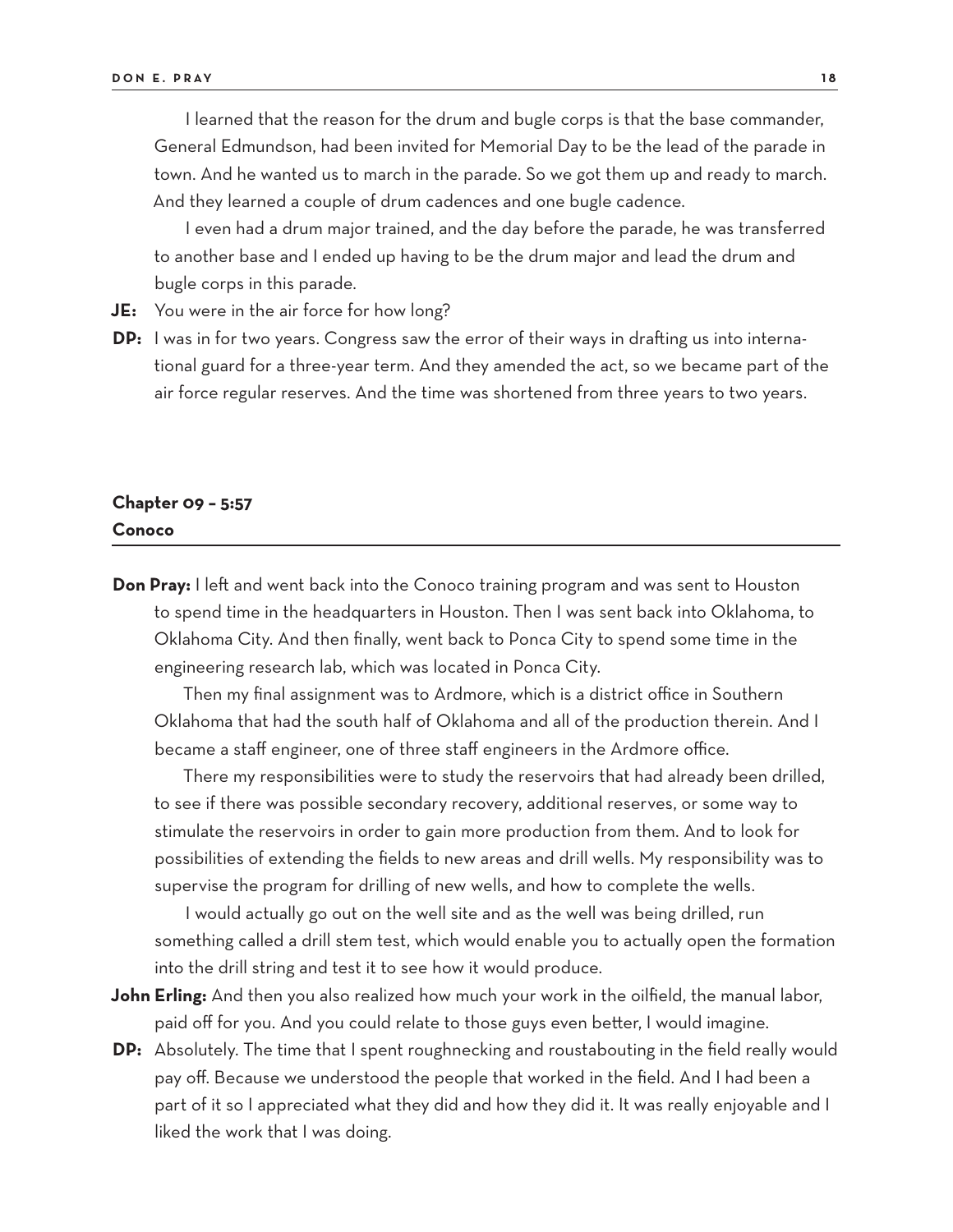One of the fields that I was assigned was particularly challenging and interesting. It was called the Butterley Field and it was about ten miles west of the town of Davis, which is on the north side of the Arbuckle Mountains, maybe thirty miles north of Ardmore. The Butterley pool was a huge thick oil sand, approximately 120 feet in depth. It extended over maybe a forty- to sixty-acre area. And it was a prodigious producer. But the problem was that the oil itself was a very thick viscous oil called Ten Degree at Gravity. As you increase the number of degrees, it becomes more fluid. You know, at 40 API oil is the quality of oil that you would put into your car. Ten degree oil is what you would put on your road as asphalt. This particular field produced this asphalty crude and it was so thick they would produce sand from the formation into the tanks. And they had to have the tanks a conical shape so that the sand would go to the bottom and they could clean that out manually from time to time.

Then they would take that thick crude oil and they would truck it out and take it to a site where they would mix it with a much lighter oil to come up with a blend that would flow more easily. Because they even had to have heaters on these tanks to make the crude oil sufficiently thin to flow into the trucks.

- **JE:** Hmm (thoughtful sound). But what while you found this very fascinating, something was working up here.
- **DP:** Well, there was so much oil in place and only about 10 percent had been recovered. And you would expect in a reservoir of that nature to recover as much as 30 percent. And I have tried to figure ways to extract more oil from that reservoir, because 120-foot thick formation is almost unheard of in the oil patch.

So I came up with an idea. They were doing something called institute combustion. Which was setting formations on fire. This particular formation I didn't think would be susceptible to a fire flood, but I thought that elevating the temperature of the formation might make the crude oil flow out more easily. That maybe a hot water flood might work.

And I did some studies to try to see what that would accomplish. And made a presentation at an engineering meeting. Conoco was a very enlightened company and they brought their engineers together annually to meet and talk over new methods of recovery and new ideas that were available to help production.

So I did a presentation on the Butterley and hot water flooding. The people from the research lab were very skeptical about this. They didn't think it would work. So I just went on about my job.

And several weeks later, they called me and said they had had a chance to study the possibility of hot water flooding. And they believed that might work.

Well, in the meantime, Conoco had decided they were going to move me to broaden my training. They wanted me to go to some place called Carmi, Illinois, which is on the Ohio River, just opposite Evansville, Indiana. It was my understanding from people in the patch that it's not a very desirable place to live. And I had loved my time in Ardmore.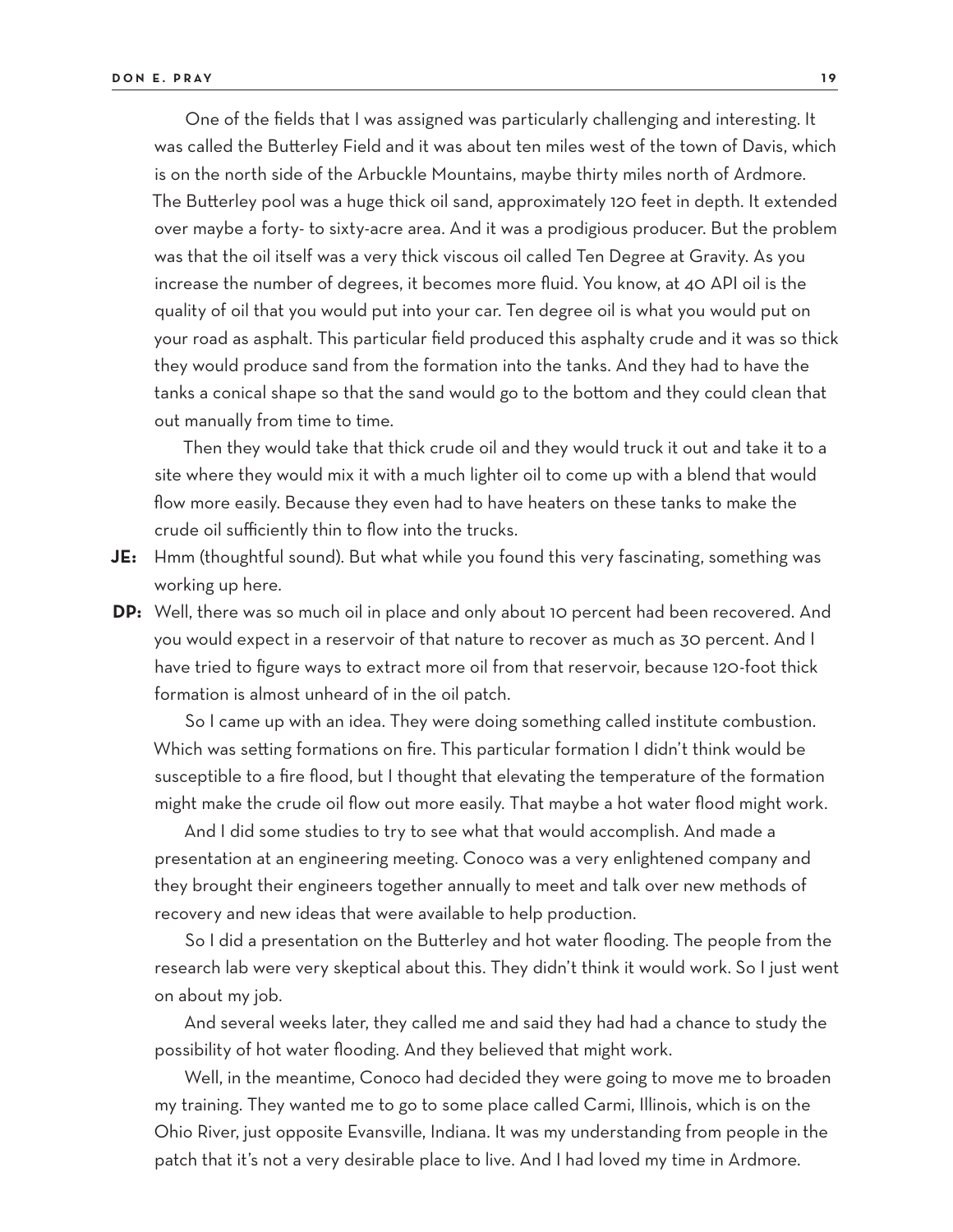I had gotten involved in Toastmasters, and I'd gotten involved with the Junior Chamber of Commerce. And I was president of the Junior Chamber. In Toastmasters, I had become involved in speech competitions and had even won a regional speech contest and participated in a state contest, which I did not win, but I felt like I was improving myself as I went along.

# **Chapter 10 – 9:20 Law School**

**Don Pray:** So at the time, they decided to move me to Carmi, I began to look at other possibilities. And I considered going back to law school. So I made a trip home to Tulsa to visit with a gentleman that my wife's family knew, by the name of George Bowlin. George Bowlin was general counsel for Sun Oil Company and located here in Tulsa. He was considered to be one of the top oil and gas attorneys in the country. He had actually been hired into the job by J. Howard Pugh in Philadelphia, and was very highly regarded.

When I talked to George about going back to law school, what I remember him saying is, "Don, there's always a place at the top for really good attorneys."

I also then visited a friend of mine from the service by the name of Dale Henson, who had left the service and gone to Texas University into law school. And I went down to visit him to see how he was getting along. And he just loved the study of the law.

So I made the decision to go back to law school and take a leave of absence from Conoco. I—

**John Erling:** Law school was where?

**DP:** Law school was at Oklahoma University at Norman. I never considered anything else. At that time, the University of Tulsa was a part-time law school. People went to night school there. And I didn't want to do it that way, I wanted to devote myself to a full course of study.

My wife was offered a job in the legal department at Conoco while I took a leave of absence.

- **JE:** This would have been what year?
- **DP:** This, this was after I'd spent three years in Ardmore. And it was in 1960, I enrolled in the fall of 1960.
- **JE:** All right. Was that a good experience? Were you glad were doing it? Or were there days when you said, *I wish I had never done this*?
- **DP:** Well, I actually wondered because I was making good money with Conoco but I had determined that I was going to devote myself to the job and I was going to do it the way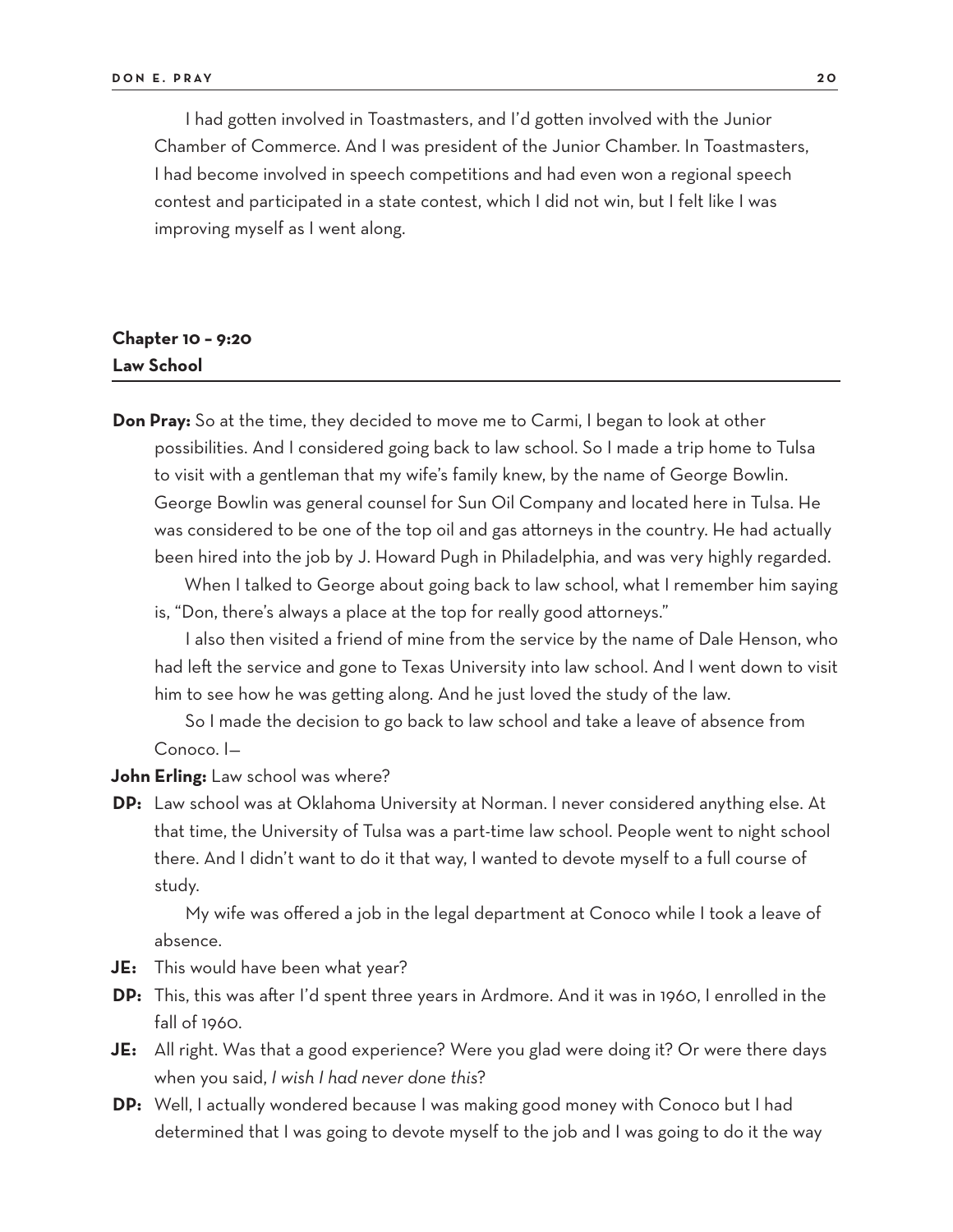it needed to be done. So we bought a small home in Norman and moved there. I had bought a really nice brand new home in Ardmore. Hated to leave it but I was going to have to leave it under any circumstance. So that wasn't a factor.

When I started to law school, I talked to anybody I could talk to about how to approach law. And they said, "Read your briefs every day and write out your briefs on paper."

So I did one better; I would read my briefs, underline them, and then type out the nature of the case in a notebook. Then I would take copious notes during class and I would come home and type up my notes every day. And then every three or four weeks I would begin to outline my notes so that I would have a running outline of the course.

The first semester I did okay. I did like a B+. They graded on twelve point system with twelve points being A+, and eleven being A, ten being A-, and I had like an 8.33, so I was a B or B- my first semester. I had difficulty in one course, in contracts, that I made a C in. I think that probably was the only C I made in law school.

At the end of the first semester, I visited that teacher and got some recommendations on what I needed to do. And I went to the library and read books on how to take tests in law school. And I also learned that you could check out tests from previous years, so I would do that. I was bound and determined I was going to give it everything I had.

The second semester I did even better. I think it was like a 9.5. I determined I would go to summer schools and cut off a whole semester, so I could graduate in January of '63.

In that summer school I really found myself and made A+ in both of the courses that I took. And that put me in the top position in the law class. And I maintained that position throughout the rest of my law school time.

- **JE:** Hmm (thoughtful sound). So then you graduate in '63?
- **DP:** Graduated in January of '63.
- **JE:** And then?
- **DP:** Well, during the time I was in law school I was initiated into Order of the Coif, which is the last scholastic fraternity. I was also invited to write on law review. The very first article I wrote was an article on oil and gas. It was called *Subsurface Trespass.* It was a look at the legalistics of fracking, as we call it today.
- **JE:** Hmm (thoughtful sound).
- **DP:** It was about whether or not when you frack a well hydraulically, that fracture will cross the boundary line of the property and invade somebody else's property. If so, what are the consequences of that?

So it's very appropriate for today's controversy about fracking and what is its significance?

**JE:** You no doubt went back and reviewed that. In this present age, what did you think about your paper then?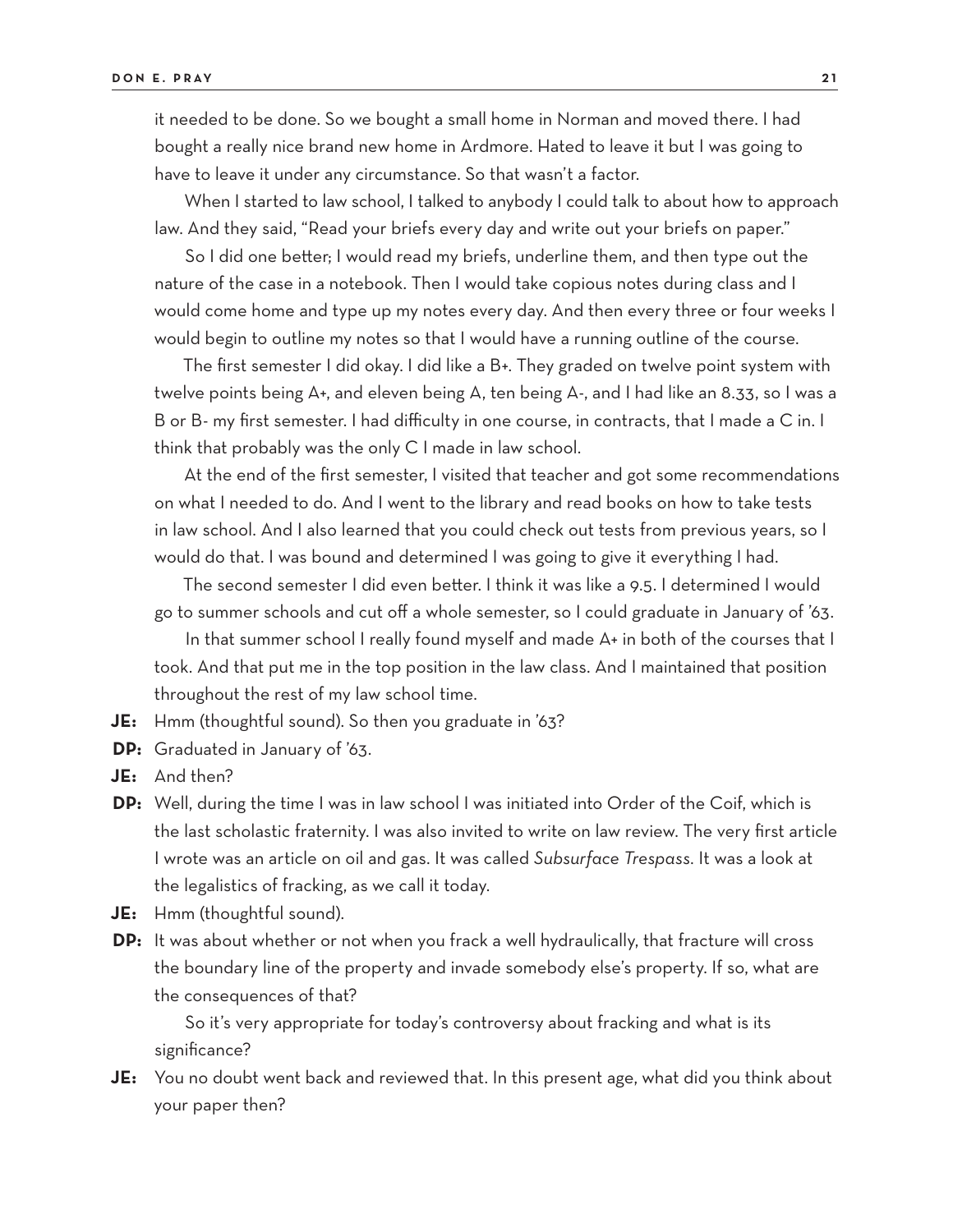- **DP:** Well, I felt even more strongly that it was appropriate that it can cross property lines but unless it damages somebody else's property then it's not an actionable tort.
- **JE:** You graduated top of your class?
- **DP:** I graduated top of my class.
- **JE:** That had to bring on law firms that were interested in you.
- **DP:** Yes. I had an offer from an outstanding law firm in Oklahoma City, one of whom's members was Eugene Kuntz, who was my oil and gas instructor. He and I developed a very strong relationship. He thought I had a bright future 'cause I'd written this article for him. I just determined that I really didn't want to go to Oklahoma City. I was rather determined to come back home to Tulsa. I saw this as a way to get back to Tulsa, where I love the city.

I did get an offer from Amerada. A fellow named Joe Morris, who later became general counsel for Shell Oil Company, and also a United States District Judge. Joe offered me a job with Amerada. But again, I didn't want a corporate job, I wanted to practice law in private practice, and essentially, have an opportunity to be my own boss. So I declined that.

And a fellow I had known from high school, who was a classmate of mine, named Lewis Mossberg, had won all sorts of honors at OU Law School. He graduated number one in his class. He'd gone to Oklahoma City and had created a practice of representing people who sold drilling participation units. Lewis was recognized as the leading attorney in the entire country in doing drilling projects.

He offered me the opportunity to open up a Tulsa office and join George Bowlin, who had retired from Sun Oil Company, come out of his retirement, and the two of us open an office for Lewis's firm in Oklahoma City.

- **JE:** You opened it here in Tulsa? Yeah.
- **DP:** We opened that here in Tulsa.
- **JE:** What a thrill that had to be for you to do this with George Bowlin.
- **DP:** George Bowlin was literally a saint, in my opinion. He was a leader in the Presbyterian church. And during the time that we were together, he was elected moderator of the Presbyterian Church of the USA, which is the highest office any layman can ever hold in the church.

George was also a commissioner on uniform laws. He was one of two. The other commissioner from Oklahoma was Maurice Merrill, who was professor of law at Oklahoma University, and was considered the leading constitutional lawyer, probably in the country.

He and George Bowlin to be commissioners on uniform laws and for me to be in practice with George was just a thrill for me. He taught me how to practice law. And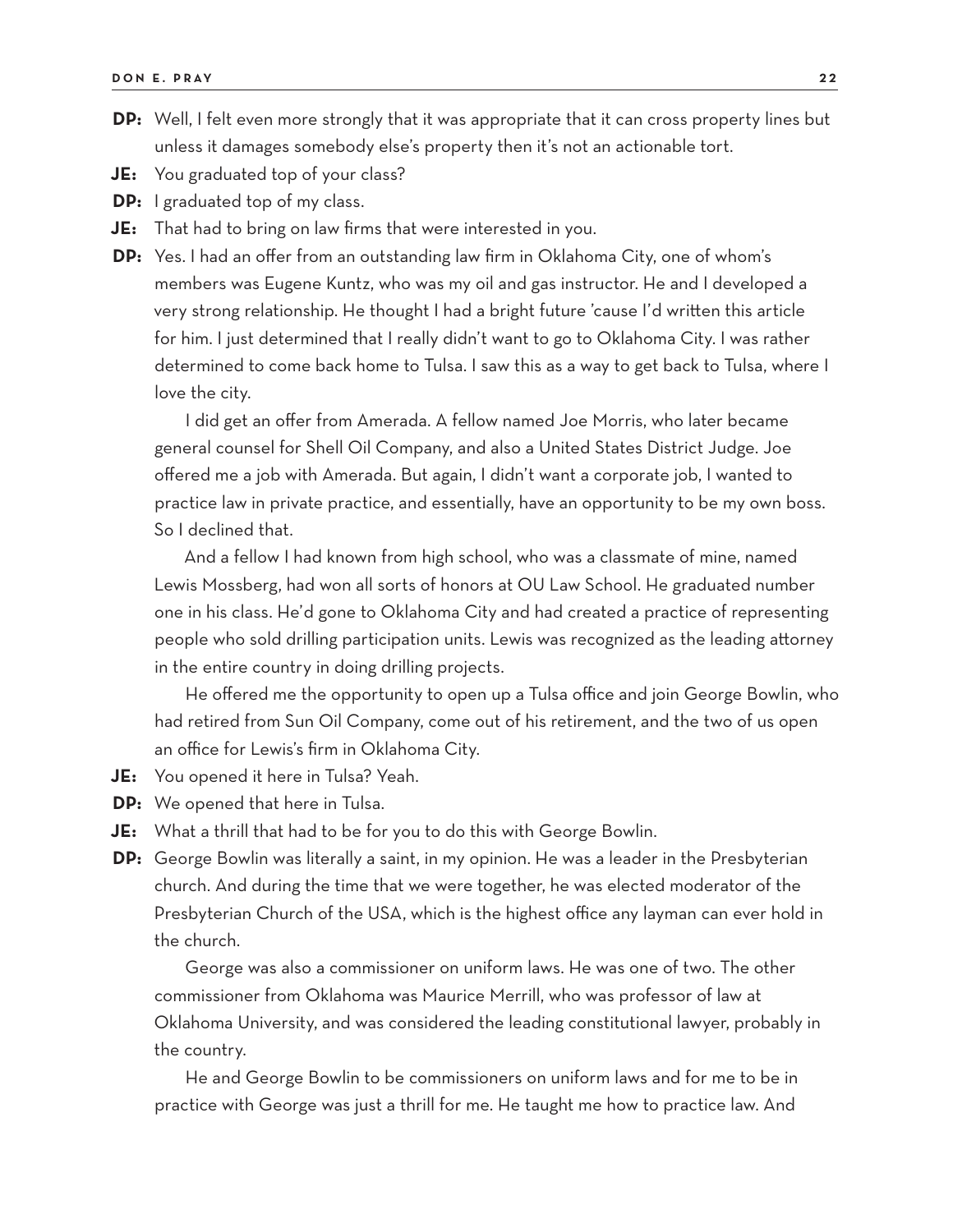he taught me to avoid the use of legalisms, using the word "said," "aforesaid," and "heretofore," you know, all the legal jargons that so many lawyers lapse into. George taught me to speak plain English and how to communicate without being lawyer-like.

- **JE:** How about that class of '63? Were there some notable graduates?
- **DP:** There really were. Larry Derryberry became attorney general of the state. He was one of my dearest friends. Andy Coats—Andy and Larry and I were all three on the moot court team, which was quite an honor. We participated against other teams in other universities around the country. Andy Coats became city attorney for Oklahoma City. He became mayor of Oklahoma City, and he ran for United States Senate and, unfortunately, did not win. Don Nickles is the one who prevailed in that race.

Andy was the Democrat. And the Republicans were just beginning to take control of the state at that time, so Andy lost.

We had also a United States District Judge for the Eastern District. Frank Seay was one of our classmates. So we had a dynamite class.

### **Chapter 11 – 2:30 Law Firm**

**John Erling:** The law firm that you set up in Tulsa, how long did you stay with that? **Don Pray:** That lasted for a year and it really wasn't very successful for them. Lewis Mossberg left the firm and joined another firm, and that was composed of a fellow named Carlton Mosteller and John Andrews. It became Mosteller, Andrews, and Mossberg and then here in Tulsa, we were known as Mosteller, Andrews, Mossberg, and Bowlin. That lasted for a year, and at the time, it just didn't seem like there was much practice that moved up and down the turnpike.

George and I were engaged in trying to build a practice here. We'd begun to get some title work from Sun Oil Company, and began to get some title work for Marathon. I found that people didn't quickly change their representation. That once they were comfortable with an attorney that they wouldn't change 'cause they'd rather stay with the devil they knew than move to the devil they didn't know.

But we began to make some headway in that. And at the end of two years, when the Mosteller firm decided they would not continue to support the office, I met with a fellow who officed in the building where I was. That was the Petroleum Club Building, which had been a brand new building when we opened our office in 1963. Jack Kelly had designed and built that building.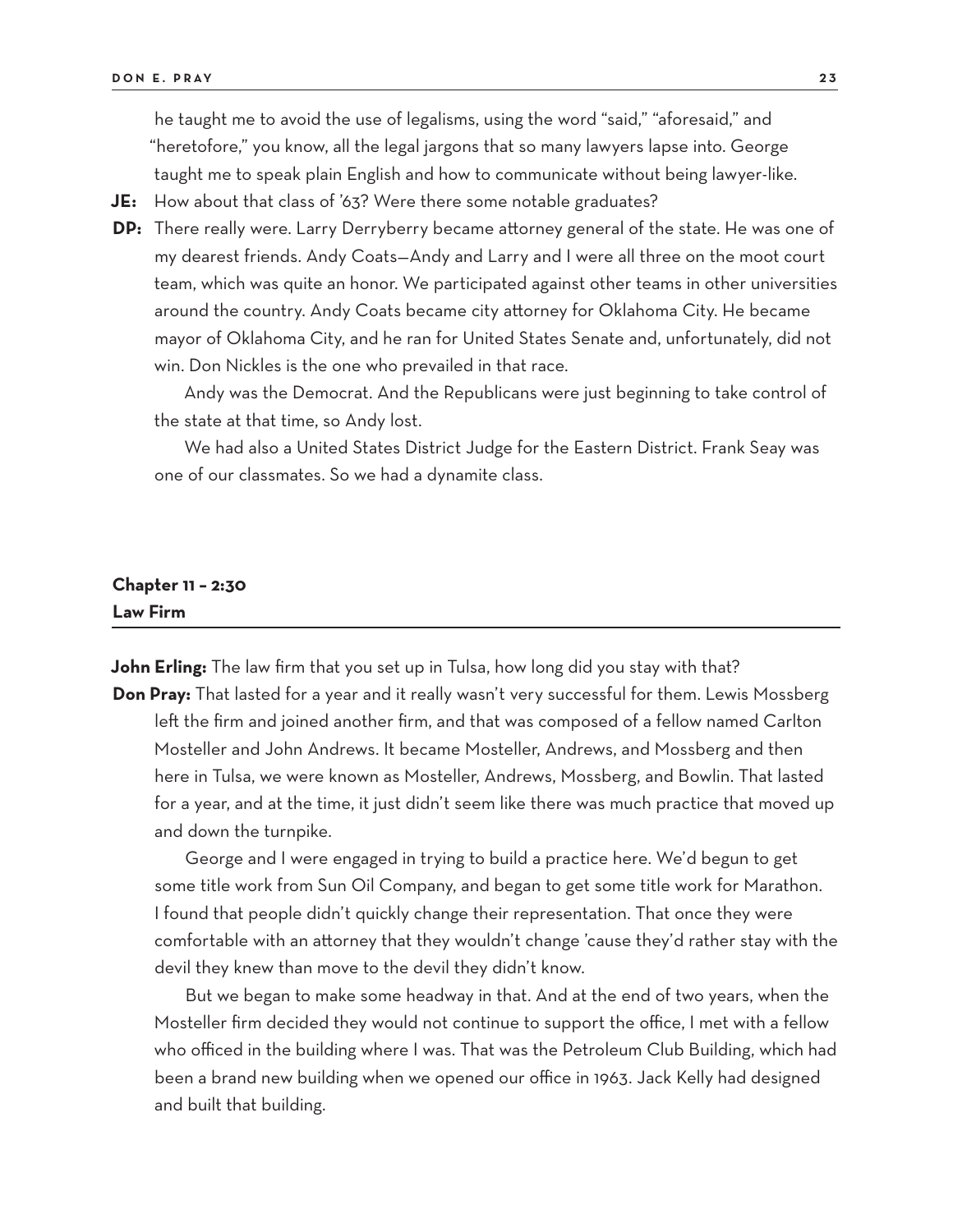And a fellow named Gerald Shuman had what appeared to be a very good practice. He had beautiful offices. I went down and visited with him. He offered me the opportunity to join his firm. And he would take George on "as of counsel," which means that he just would have an office there and would not be a part of the firm.

Gerald offered me a position at less than I had been making with Mosteller but he also offered me a percentage of whatever business I did for him I would get a percentage of the billings. I figured that I could make it work out for me. So I joined Gerald, who already had a young man in the practice by the name of John Deas, D-e-a-s, who later became counsel for Sinclair Oil. And finally became president of City Bank, here in Tulsa.

- **JE:** The firm's name was?
- **DP:** Shuman, Deas, Pray, and Doyle.

**JE:** Right.

**DP:** Stan Doyle had joined the firm shortly after I did. And while we were named as partners, we weren't truly partners, we were employees of Gerald Shuman.

### **Chapter 12 – 7:45 Grace and Franklin Bernsen**

**John Erling:** It was while there then, the Bernsen Foundation came about.

**Don Pray:** Well, I was introduced to Franklin Bernsen by a client named Steven Pappas, who officed on the same floor as me when we first opened up with the Oklahoma City firm. I met Franklin Bernsen who I later learned more about was one of the people who introduced rotary drilling rigs into Oklahoma, with a company called Lucy Products. Lucy Products was an oil rig manufacturer and Franklin had represented them in the early days of the oil patch here in Oklahoma. And had done quite well for them.

And he had even been a partner with Howard Hughes Sr., who was the father of the Howard Hughes that most people know of, who had huge aircraft.

So Franklin Bernsen had quite a track record in the oil patch.

- **JE:** Describe him personally and his personality and his looks.
- **DP:** Well, Franklin was a very austere-looking person. He was balding. He probably was in his mid-sixties to early-seventies. He was very wealthy. He knew everybody and told wonderful stories. It's hard to describe Franklin except to say he was very quiet and not too widely-known.

The company that he headed was called Lucy Products. They sold oil fields, tubular goods, and drilling rigs. He had a history in the Oklahoma City field, he's the one that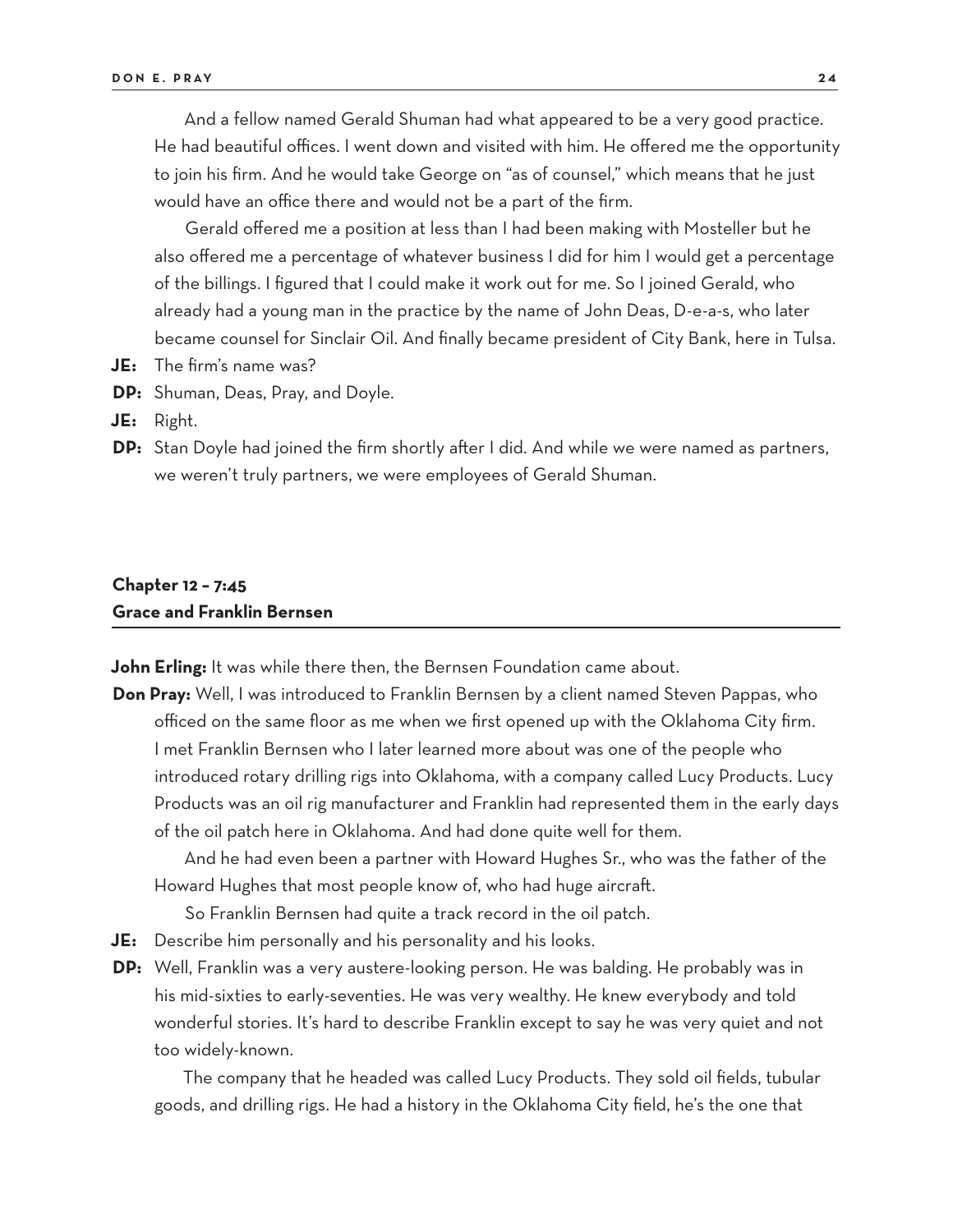helped get the Oklahoma City field going back in the early days. And was responsible for Barnsdall Oil Company becoming a lease holder over there.

Franklin became quite wealthy as a result of the Oklahoma City field.

**JE:** Wasn't there a story when they were not allowed to drill for oil in Oklahoma City proper and there were many, many, in fact, the cur Kerr name is involved in this, they were put off by that but he wasn't.

Tell us then, he had a plan for the Katie Railroad where he could drill under the Katy Railroad. Is that true?

**DP:** That's true. The Katy land wasn't being leased, there was oil all around the Katy Railroads, but they wouldn't lease it. They didn't want their property being drilled up and Franklin figured out a way to get them to lease to him by finding a source of supply for their diesel oil from Barnsdall. He had a relationship with the head of Barnsdall Oil Company. And he got Barnsdall to supply the railroad with crude oil in return for them leasing these properties to him to drill on. As long as they wouldn't interfere with the railroad's right of ways.

That turned out to be a very successful venture, both for the railroads, as they got oil for their locomotives at a much reduced price, and Franklin got the chance to extract oil from under their properties, which lay in the heart of the Oklahoma City play.

- **JE:** And nobody else could do it?
- **DP:** Nobody else could do it.
- **JE:** [laughing] But he was so good-looking, I believe, that back in his early days when he lived in California, he got a job in some of the silent movies.
- **DP:** Yes, he was in movies with Charlie Chaplin back in the day. I never saw any of the movies that he was in but he was, uh, very handsome, very intelligent guy.
- **JE:** I believe the Charlie Chaplin movie was *A Night at the Show*.
- **DP:** Yes, that's correct.
- **JE:** And then he met his wife, Grace.
- **DP:** Grace was there in California. He met her and wooed her for several years before they got married. And he brought her back here to Tulsa.
- **JE:** And he was a driver this Canadian family who was visiting Los Angeles.

**DP:** Yes.

- **JE:** And Grace was part of that family.
- **DP:** Yes, that's right.
- **JE:** And that's how he met his future bride.
- **DP:** In fact, I think she may have been engaged to somebody else and broke the engagement. Because Franklin was quite a charmer.
- **JE:** Grace, you knew her too.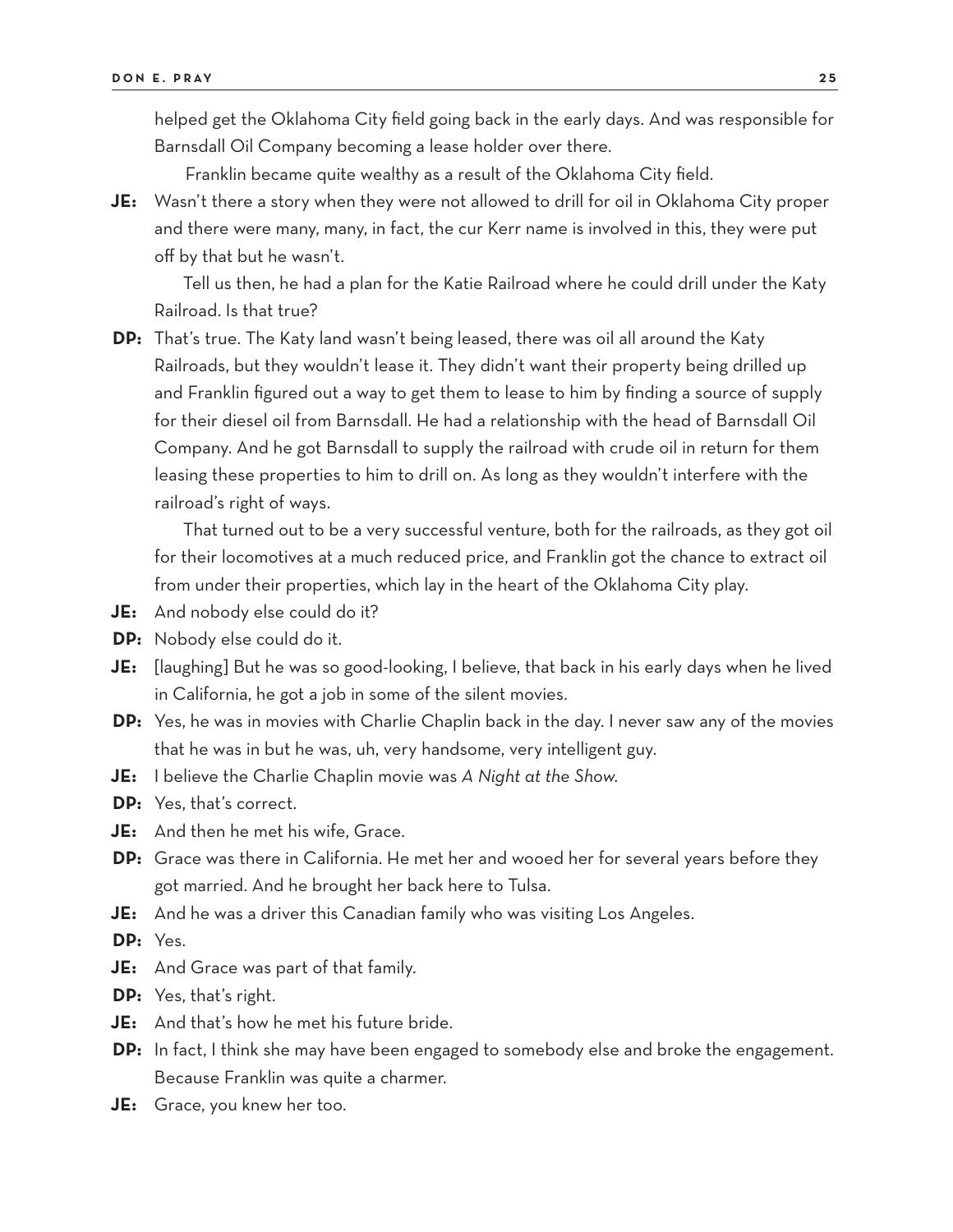- **DP:** I knew Grace, yes.
- **JE:** So tell us about her a little bit.
- **DP:** Well, Grace was a very proper, dignified lady. And Franklin was too; Franklin was a very suave, dignified person. He didn't easily make friends, but once having made a friendship, he was extremely loyal. And Grace was a very. very proper lady. And just as lovely as she could be.
- **JE:** They were of what you call high society in this town.
- **DP:** Yes they were.
- **JE:** And very involved in giving to the town, at that point, weren't they?
- **DP:** Well, they were. One of the things that they did is they had no children so they created a Mother's Milk Bank at St. Johns Hospital. That way women could go in and give their breast milk for babies who couldn't stand formula milk. They were the very first ones to do that.
- **JE:** They were involved in the Tulsa Ballet.
- **DP:** They were involved in the ballet, they were involved with Philbrook. Franklin was very much an early pioneer of local society. The Pierrot family that had the beautiful big mansion at 31st and Lewis, they were good friends of Foss Pierrot and his wife. They were really high society here in Tulsa, members of Southern Hills.
- **JE:** They were also members of the First Presbyterian Church.
- **DP:** He was one of the founders of the foundation for the First Presbyterian Church, which today is worth millions and millions of dollars. He was the first head and creator of their foundation.
- **JE:** Now we see the Bernsen Family Life Center was there and now this all makes sense to us to see that Bernsen name. And it started with Franklin and Grace because that was their church.
- **DP:** That was their church.
- **JE:** But they died in the '80s, and so, obviously, they didn't see this happen, but that's what their philanthropy led to.
- **DP:** Well, Franklin had no children. Very early on in my representation I talked to him about what he wanted to do with his estate. He decided that he would like to leave it into a foundation that would benefit the community. He was so supportive of everything in Tulsa. He had no family to leave it to. So he decided to create the Grace and Franklin Bernsen Foundation.
- **JE:** How did he get introduced to you?
- **DP:** Well, a fellow named Steve Pappas had been a friend of his, and Steve Pappas was one of my mentors, he officed on the same floor as my law firm did when we first established with Lewis Mossberg. Steve introduced me to Franklin.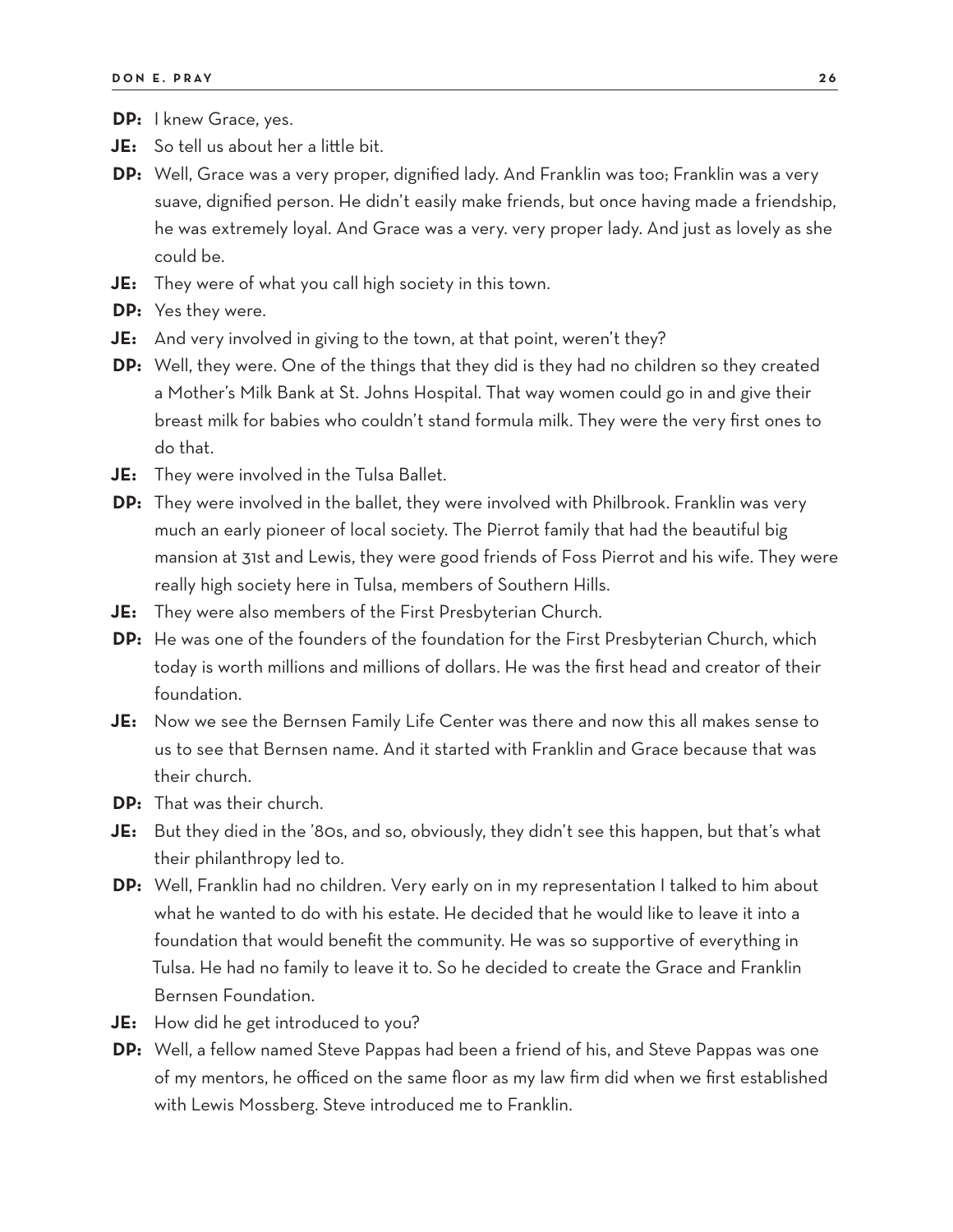- **JE:** Was that an easy thing to get to know him?
- **DP:** No, because Franklin was a very distinguished person and he didn't make friends easily. But he was quite wealthy. And we just sat and talked. We became friends and we talked about his needs from a legal viewpoint.

I learned from Steve Pappas that Franklin Bernsen didn't pay for legal services. He would pay in other ways. He would make it worth my while to give him assistance in legal matters. So I never, ever rendered a bill to Franklin Bernsen for anything.

- **JE:** Okay, what does that mean, "Make it worth your while"? How did he do that?
- **DP:** Well, simply by introducing me to people and giving me the benefit of his friendship.
- **JE:** Did you feel, when he made it right by you, that it was a fair trade?
- **DP:** Oh, absolutely. Just to be friends with Franklin was an experience because he was such a pillar of the community and so highly thought of.
- **JE:** Well, maybe you also, as a result of your friendship, brought in other business because of that, would that be correct?
- **DP:** Yes, that would be correct.

### **Chapter 13 – 7:42 Charitable Foundation**

**John Erling:** In the '60s, then, Franklin and Grace would establish a charitable foundation.

- **Don Pray:** Yes. In 1969 they established the Grace and Franklin Bernsen Charitable Foundation. It was to be the recipient of, essentially, 98 or 99 percent of their estate. They had no children and no other family that they wanted to benefit.
- **JE:** What would you estimate their worth was at that time?
- **DP:** Oh, somewhere approaching twenty million dollars.
- **JE:** That was in '69.

**DP:** Yes.

- **JE:** So I don't know how you figure that into today's dollars, but it was huge.
- **DP:** It was huge.
- **JE:** [laughs] So he wanted you to set up this foundation.
- **DP:** Yes.
- **JE:** And this was your first time to do something like that.
- **DP:** Yes it was.
- **JE:** Was that a big challenge, and how did it go?
- **DP:** Actually setting up a foundation is fairly easily done, you just follow the Internal Revenue Service regs and guidelines. It's something that not many people were doing back then,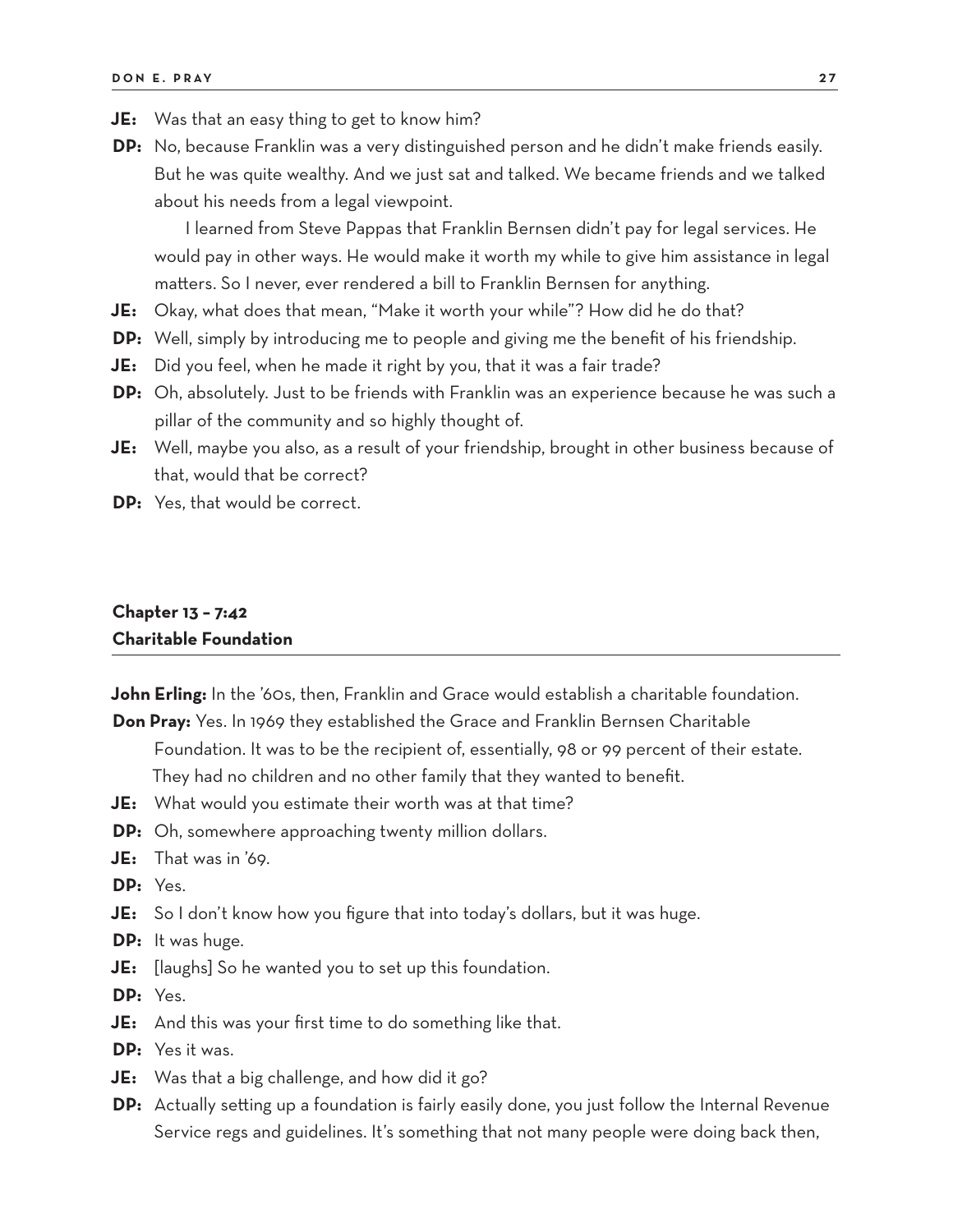but Franklin had no other beneficiaries that he wanted. He was very active in First Presbyterian Church.

I had done his estate planning, and at first, he was going to leave most of his money outright to the church. And then something happened that he became disappointed with some of the leadership of the church for something they had done. And decided that he didn't want to do that. He would rather control the outcome of it through a foundation. So we established the foundation.

**JE:** What would the mission have been of this foundation?

**DP:** It was simply to benefit charitable organizations here in Tulsa, including First Presbyterian Church. He was the one who set up the very first foundation that the church itself has today, which is probably worth some fifteen or twenty million dollars. That was Franklin's first project, to establish that.

He had a fondness for Philbrook. He had a fondness for Gilcrease. Tulsa Boys Home, he had always supported that.

- **JE:** And the Little Lighthouse, I believe.
- **DP:** Yes, and the Little Lighthouse. The foundation was not to be funded though until his death. He continued to make his own contributions and changed his mind about things that he wanted done. And he made his wife, Grace, and I the trustees of the foundation from the very beginning.

Grace moved into mental incapacity during the latter years of her life and had to be established out at Oral Roberts University where they cared for her. It appeared for a while that Oral Roberts would receive a substantial benefit from Franklin's estate, but something happened to change his mind along the way. Oral did something that he didn't approve of and so he changed his estate plan and left it to the trustees who survived him to decide how the foundation would be run.

**JE:** Grace died in 1982.

**DP:** Yes.

**JE:** And then Franklin died in January of 1984.

**DP:** Right.

**JE:** He was ninety-one years old.

**DP:** Right.

- **JE:** When he died. Where you with him then around that time?
- **DP:** I would see him daily. He was pretty sharp but he began to decline just at the very end of his career, and had to be driven around. But he was very unhappy with First Presbyterian Church's minister at the time.
- **JE:** Hmm (thoughtful sound).
- **DP:** So he wanted to withhold doing much for them, at the time, and he left everything into the estate.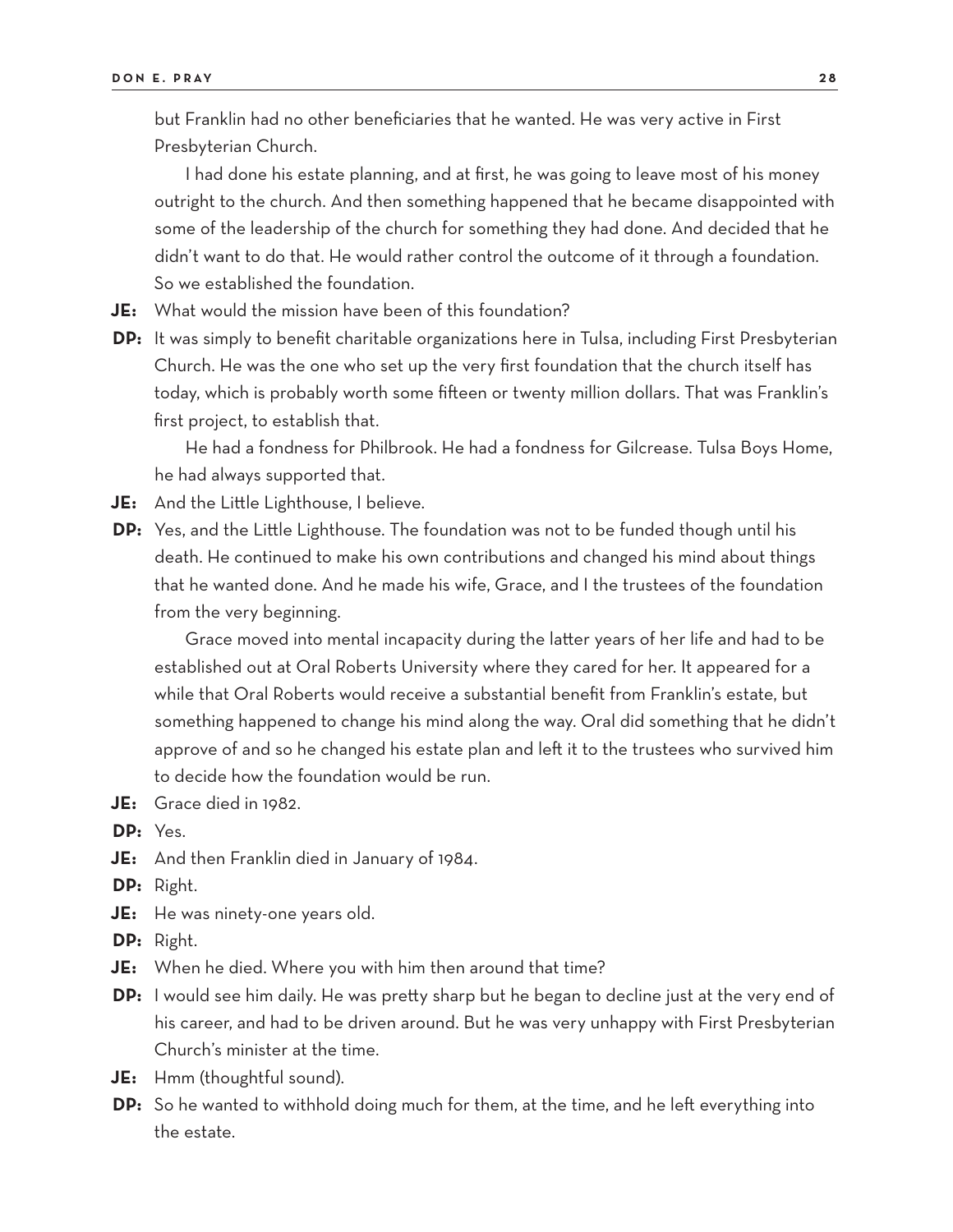He had two people on his staff that he felt very high regard for: Howard Mayor and a Paul Peterson. He made them trustees of the foundation, along with me. His banker was a gentleman by the name of John Strong, and he was made a trustee, so that after Franklin passed away all of his estate, essentially, went to the foundation, approximately twenty million dollars' worth. And it was up to Peterson, Mayor, and myself, and John Strong to decide how the foundation would be distributed.

It has become a perpetual foundation and we distribute approximately 5 percent to 7 percent a year of the foundation proceeds to various charitable organizations within the city of Tulsa, or close environs.

- **JE:** When you're considering grants and so forth, and it's been a while since he's been here, but you were with him so much, you think, *How would Franklin look at this? How would Franklin do this?*
- **DP:** Yes we do. We knew, you know, of his fondness for the church, and First Presbyterian Church has been one of the biggest beneficiaries of the foundation. Philbrook has also—because he was a Philbrook board member. And organizations relating to children. He never had children but they always had wished they had, so they were very fond of children's organizations, like the Little Lighthouse.

### **Chapter 14 – 11:45 Donald W. Reynolds**

**John Erling:** If you didn't do anything else in foundation work and to be around Franklin Bernsen, who we find out was quite a remarkable man, you would have said, "Well, that's good." However, you became involved with Donald W. Reynolds as well.

**Don Pray:** Yes I did.

- **JE:** Talk about him and how that relationship with you started.
- **DP:** Donald Reynolds's company is a company called Donrey Media Group. And it's headquartered for its administration in Fort Smith, Arkansas. Mr. Reynolds was quite an extraordinary individual. He grew up in Oklahoma City, sold papers on a corner. He earned his way through college. He went to a journalism school, University of Missouri at Columbia. On graduation, he then went into the newspaper business and bought a small paper up in Massachusetts and sold that about a year later. That wasn't a particular success.

And then he moved to Houston and became involved with a gentleman there who got him involved in entrepreneurial activities. The first thing he did was he bought a newspaper in Okmulgee, Oklahoma, and one in Fort Smith, Arkansas. That was the beginning of the Donrey Media Group.

He was a terrific entrepreneur.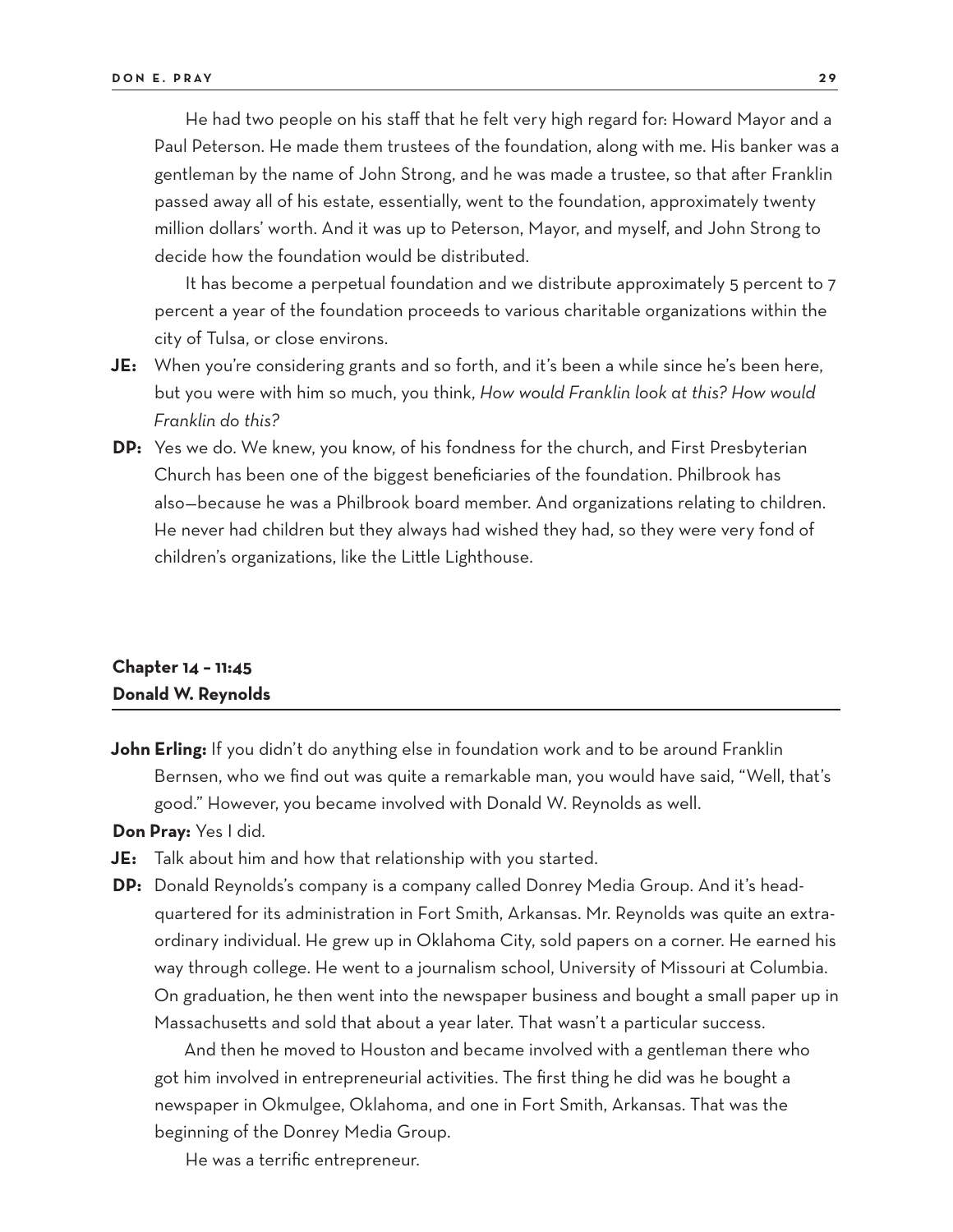- **JE:** Let me just point out, this guy was a worker bee as the others we've talked about. I understand in high school he worked in the summers at a meat packing plant to pay for his studies.
- **DP:** Yes.
- **JE:** You know, young people listen to these stories, they ought to know that these people worked hard at the very beginning.
- **DP:** Well, he rode on a cruise from the United States, taking cattle to Spain. And he saw a castle in Spain that he ultimately modeled his home in Las Vegas after, from his memory of that cattle trip. He was quite an unusual entrepreneur. He was a very bright guy. At the time of his death, he owned perhaps forty-five newspapers. He had an outdoor advertising organization called Donrey Outdoor. They had plants around the country, ten different locations: Tulsa, Oklahoma, Wichita, and various spots around the country. He even had one in Las Vegas, and that's how he really got into outdoor advertising. He saw an outdoor billboard in Las Vegas, and he wanted space to advertise.

He bought the newspaper in Las Vegas back when Las Vegas was a town of about twenty-five thousand people. He thought that outdoor advertising was a good way to advertise the newspaper, and he tried to get space on the billboards and they wouldn't sell it to him, they were sold out. He thought if it was that good a business he ought to get into that business.

- **JE:** [laughing]
- **DP:** So he did. He bought billboards and started the Donrey Outdoor Advertising Agency. So he was one heck of an entrepreneur.
- **JE:** He didn't live in Tulsa.
- **DP:** No he didn't. He lived wherever he wanted to live. Don Reynolds had an apartment in Fort Smith, he had a mansion in Las Vegas that he had built after this castle, it's probably about thirty thousand square feet. He had an apartment in Trump Tower in New York City. He had an apartment in Beverly Hills. He had a home on the lake down in Hot Springs. He had eight or ten homes around the country. None of them were in his name, they were all in the name of the business.

He learned early on how to work with the tax codes and write off as many things as he could. He even had airplanes that belonged to the company and that's how he got around. He had two homes in Hawaii, one in Kona, and one in Hilo, both of those were headquarters for him in Hawaii. He bought the newspapers there.

Something happened along the way. He had been represented by an attorney here in Tulsa by the name of Doug Fox. Doug Fox was with the Gable Gotwals firm, a very fine law firm here.

**JE:** Well, let me just interrupt you by saying that Mr. Reynolds was using a Tulsa law firm because even though he did not live in Tulsa, he did keep an apartment here and he had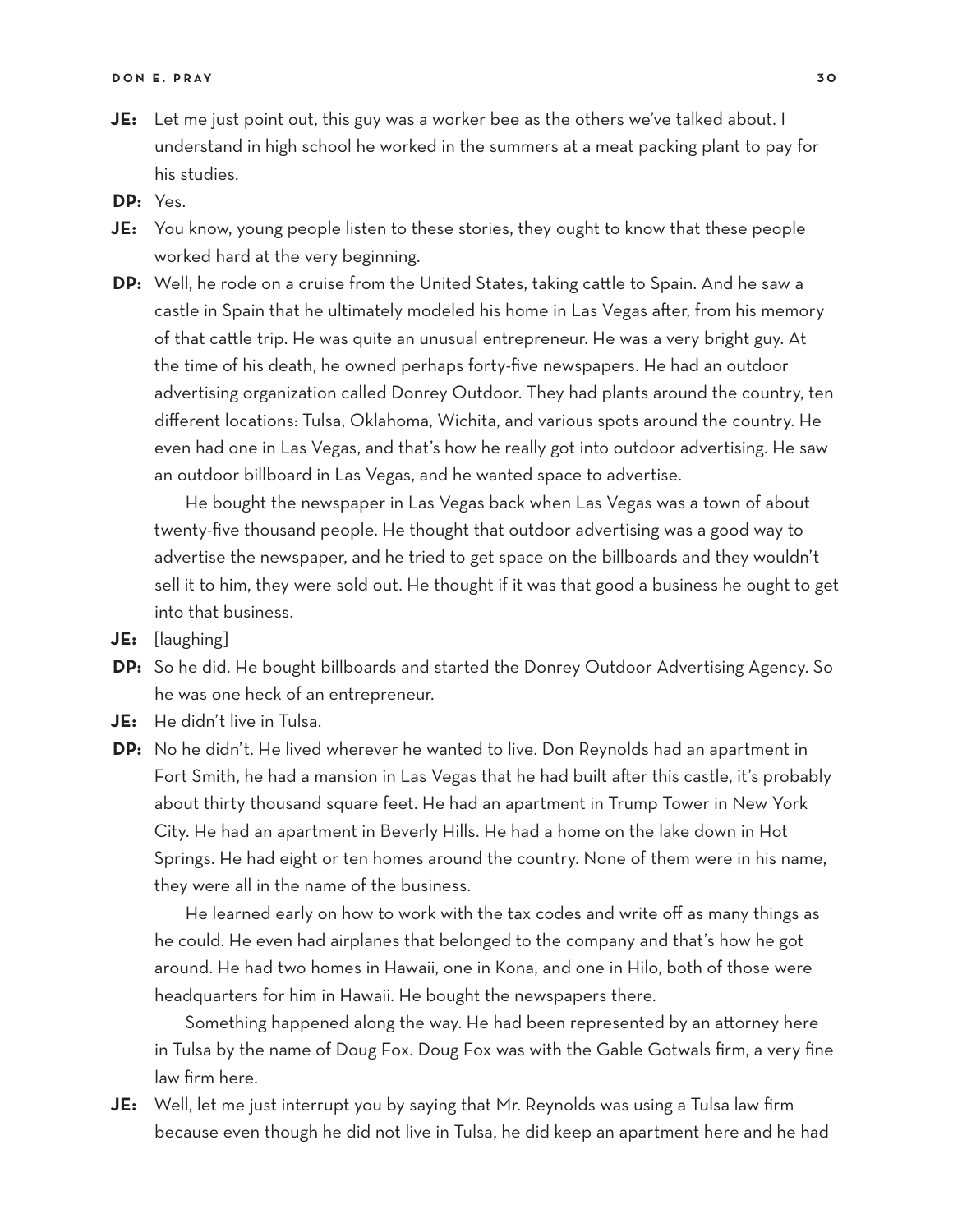a friend he would visit. And he liked to socialize with Tulsans. Just wanted to explain that so continue.

**DP:** Doug decided to get out of the practice of law, and he had represented Reynolds and been on Reynolds's board, but he didn't tell Reynolds that he was doing this. And when he made a move into another company that was going to be an oil company, it upset Reynolds. And yet he left his representation at Doug Fox's law firm for a period of time. But ultimately decided that that wasn't where he wanted to be.

So based on their Deloitte Touche's accounting firm's recommendations, they interviewed four firms, one of which was my firm. I interviewed with his vice president of administration, a fellow named Pat Patterson, who did the first interview with me.

And then the second interview was with Fred Smith, who was the executive head of his companies.

Then finally, I got to meet Reynolds. And we just really hit it off quite well. So they engaged me to represent him.

- **JE:** Describe his personality. What was he like?
- **DP:** Reynolds was a small man, he probably stood five-six or five-seven. He was a little heavy but he was outwardly kind of a jovial dwarf. He would hate that description but it pretty well described him. He was a Buddha-looking sort of guy. He was rather heavy and balding. But he ran the tightest ship on his empire, you can imagine. Nobody in his organization would ever dare call him anything other than Mr. Reynolds.
- **JE:** Um-hmm (affirmative).
- **DP:** He paid everybody well, but he also paid them what they called a going wage, that if they didn't work out, they could go.
- **JE:** [laughing]
- **DP:** And he was happy with it.
- **JE:** Why do you think you two hit it off? Was he very common in the way he was? You're very—
- **DP:** Well, he was, yeah.
- **JE:** . . . easy to talk to yourself. Was there a sense of humor, you think, that clicked, or what?
- **DP:** I suppose so, you know, we just hit it off quite well. At the time, he was kind of estranged from his board of directors. His previous counsel in the firm that Doug Fox had left, had gotten Mr. Reynolds to take off all of the members of his board from his foundation.

He had already established a charitable foundation to receive his estate. He had placed this attorney and a stock broker from New York as the only members of the board of directors of the foundation. And that upset the people that worked for him.

In time, I talked to him and said, "You know, these people have been loyal to you, they've helped you run your business and built it into what it is today. Why wouldn't you trust them to run the foundation when you're gone?"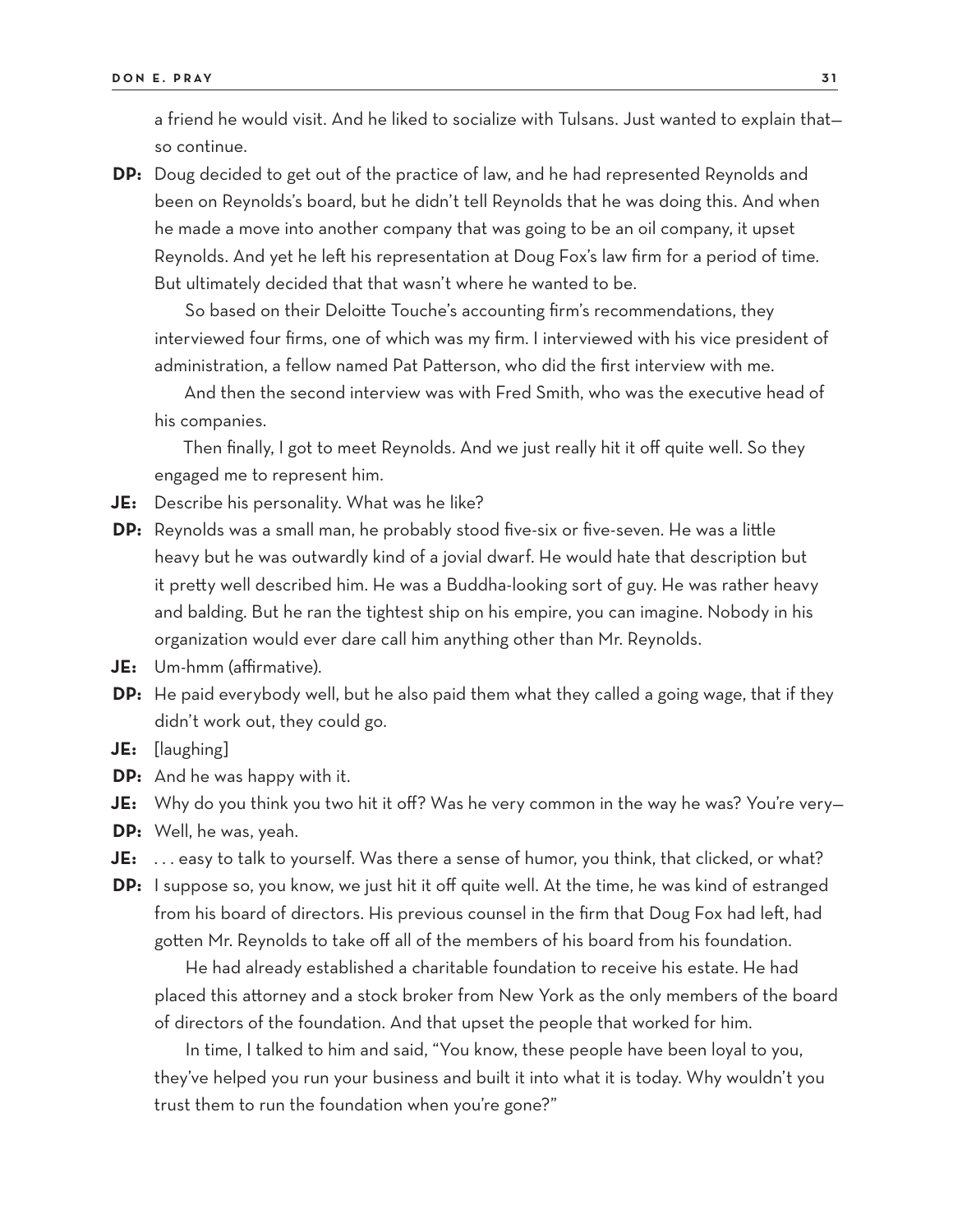And he agreed with that. He put these people who had been on the foundation back on the foundation board to run it in the event of his death. And I think he appreciated my practical approach to things.

- **JE:** Were there sometimes you would disagree with him and you'd stand your ground and he'd understand eventually, come around?
- **DP:** Yes, he was very willing to accept advice. He accepted advice from professionals. And I advised him to put these people back on his foundation board. The simplest thing is I said, "You trust them to run your business. You've got them as directors of your business. Why wouldn't you trust them to run your business when you're gone?"
- **JE:** Yeah.
- **DP:** So it was a very practical approach.
- **JE:** It is.
- **DP:** And it's hard to argue with that.
- **JE:** What was his wife's name?
- **DP:** Uh, he'd had several wives. He was not married at the time I met him. He'd been through three fairly unhappy relationships but had spawned three children from two different wives. One of the wives got to him financially pretty heavily so he was not too thrilled about the idea of women.

In fact, shortly after I signed on to be his counsel, I was invited to his sixtieth birthday party in Las Vegas. At his mansion, which we call the castle. Fifteen or twenty of his old girlfriends, as well as most of his managers of his various businesses were invited, and a lot of his social friends were invited to his sixtieth birthday party. He had George Burns engaged to entertain. And the original Ink Spots were also there to entertain at his birthday party.

According to his employees who were loyal to him, the real reason was to have all of these women that he had dated from time to time there to see each other and, uh, see what he had—

- **JE:** He was kind of bragging, wasn't he?
- **DP:** Yeah, see what he had accumulated.
- **JE:** You would know this, *Forbes* magazine noted that Reynolds three children would receive trust income of fifty thousand dollars a year for life, but would be left only one dollar if they unsuccessfully contest his will.
- **DP:** I changed that a little bit. One of the first things that I did for Mr. Reynolds was to look at his estate plan. And he had left a very small percentage to each of his children. I suggested that instead of using a will as the device to transfer his estate, that he ought to create a trust. And that he could create a living trust during his lifetime to manage all of his assets. And then for his assets to pass into the trust estate on his death.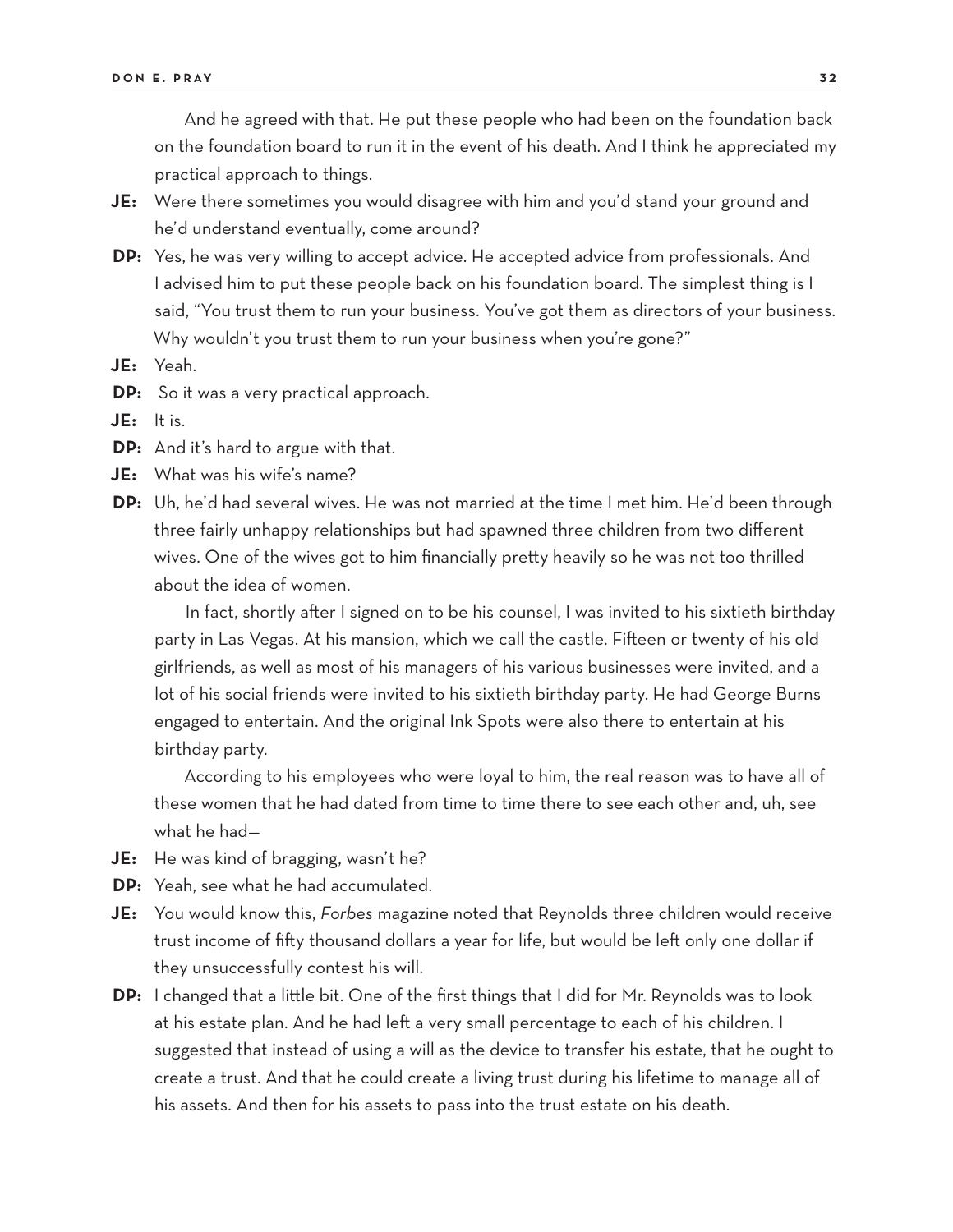And he liked that idea. So we recreated his estate and left a larger portion to each of the children that would provide a trust income for them during their lifetime. Then what would happen to it on their death. It was still a very small percentage of his estate. Probably less than 2 to 3 percent, because he was worth, at his death, over a billion dollars.

- **JE:** Now did he pay you for your legal services? We talked about Franklin Bernsen would make it worth your while. How about Donald?
- **DP:** Yes he paid. And, of course, he paid it through the company. I was hired by the Donrey Media Group with home offices in Fort Smith, Arkansas. Now Reynolds home in Las Vegas was the titler headquarters for the company. He lived there and had his office and the office of his chief executive, Fred Smith, there in his home. Las Vegas, of course, had no estate taxes in the event of his death. So that all of his estate would not be taxed there.
- **JE:** You had experience with the Bernsen Foundation but didn't you go out and investigate a lot of foundations before you set up the Reynolds Foundation?
- **DP:** It's the Reynolds business foundation, what he left on his death, is when I traveled around. After Reynolds passed away, all of his estate except the small amounts left to his three children went into the foundation. And that's when I went around and investigated other foundations, to see how it should be run.
- **JE:** So that was a foundation you were starting then, that part?
- **DP:** Yeah, the foundation was already in existence when I came onto the scene. And the company funded the foundation during its business years while Reynolds was alive.

## **Chapter 15 – 8:05 Golden Donors**

**John Erling:** I note that there was a book you read called *Golden Donors*.

**Don Pray:** Yes.

- **JE:** And there were two major lessons from that. That the further the foundation got from the donor's death the more they strayed from what the donor would have approved.
- **DP:** That's exactly right.
- **JE:** Talk about that from your experience.
- **DP:** Well, probably the best experience is the Pugh family. Pugh left most of his estate, which was huge, to a foundation, which after his death, was run by people not in his family. Foundation people tend to go off in their own little world and start spending money on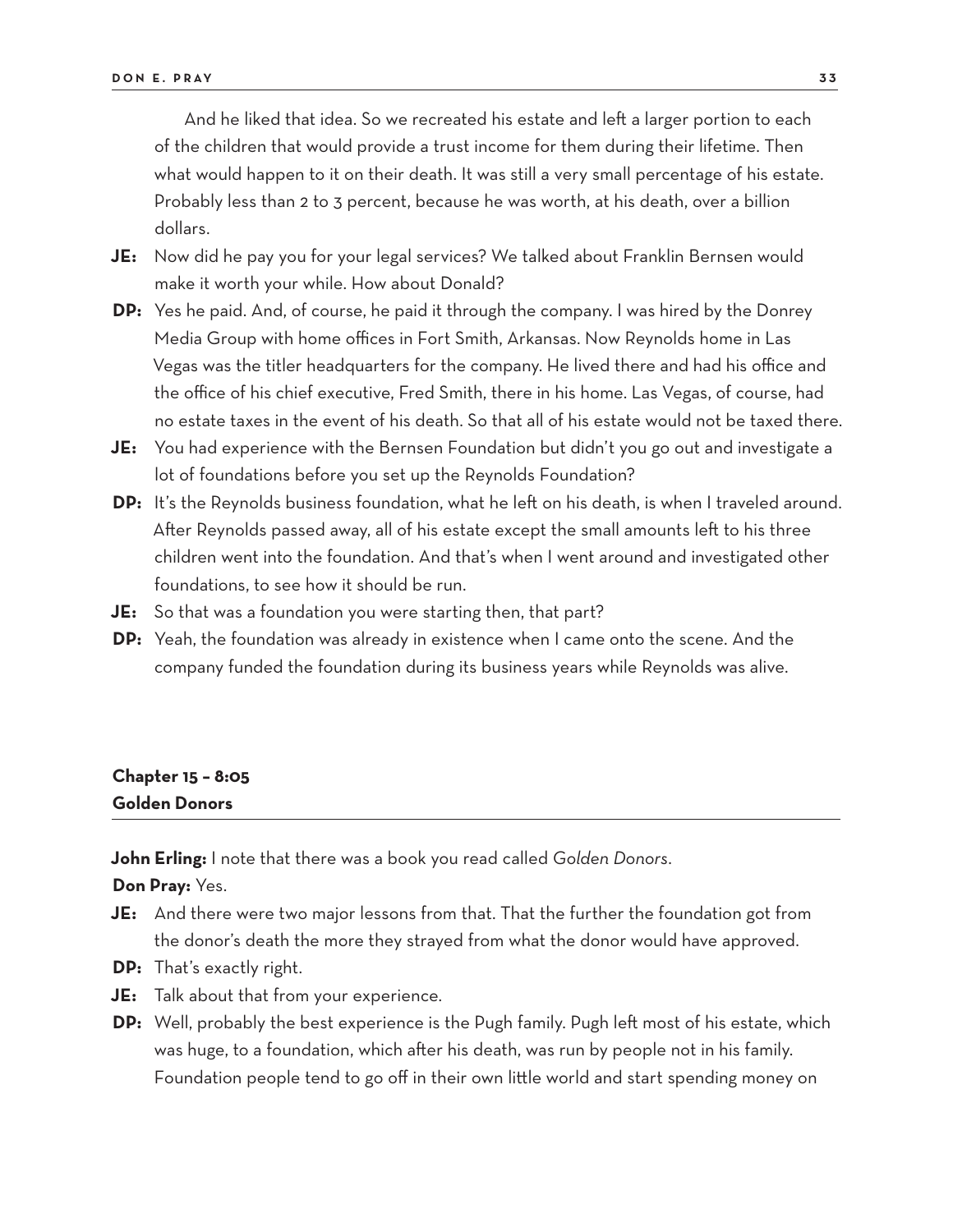what they deem to be desirable outcomes and not what the founder would really have wanted done.

Many of the foundations, the people left behind as trustees did things that the founder would have turned over in his grave if he had known about it.

Reynolds didn't want that to happen and neither did the people that succeeded to run his estate. So we created a limited life of the Reynolds Foundation of originally fifty years. And then later, it was shortened to just twenty-five years. And that is about to run out.

So in the year of 2015, it will cease to exist.

- **JE:** We've got another year here, or about a year and a half.
- **DP:** They, they will stop making charitable grants and then will go into a slumber for three years. And then it will go out of existence, I think in 2019.
- **JE:** Will it all have been granted then?
- **DP:** It will all have been spent.
- **JE:** By that time?
- **DP:** Yes. It's planned to spend out over the next two years.
- **JE:** The second lesson you learned from *Golden Donors* was, "When power is given to the staff, the faster the foundation moves away from the donor's intentions."
- **DP:** That is correct. Mr. Smith, who ran all of the businesses for Mr. Reynolds, was a quick learner after he read *Golden Donors*. He has maintained control totally in the board of directors and doesn't let staff dictate policies for the foundation. That has remained true even through today. The trustees are the ones who dictate the policy of the foundation.
- **JE:** But you became executive director of the Reynolds foundations?
- **DP:** Yes, yes I did.
- **JE:** What was the foundation's primary focus of their grants?
- **DP:** Well, we wanted to stay small. And one of the admonitions Mr. Smith gave me was to keep it simple. So as I started running the foundation, it was my secretary and myself, and I went and visited other large foundations around the country to see what their focus was.

I visited the Kresge Foundation in Michigan, and found that they were one of the few foundations in the country that made only capital grants. They would make grants for a small portion of the building, but you had to have a really good program to raise the rest of the money before you earned a grant from Kresge.

I also visited the Ewing Kauffman Foundation in Kansas City, and I visited [indecipherable] foundation in—

- **JE:** Chicago.
- **DP:** . . . Chicago. They made what they call smart grants. They would give a lot of money to a handful of people around the country who were outstanding in their professions, and let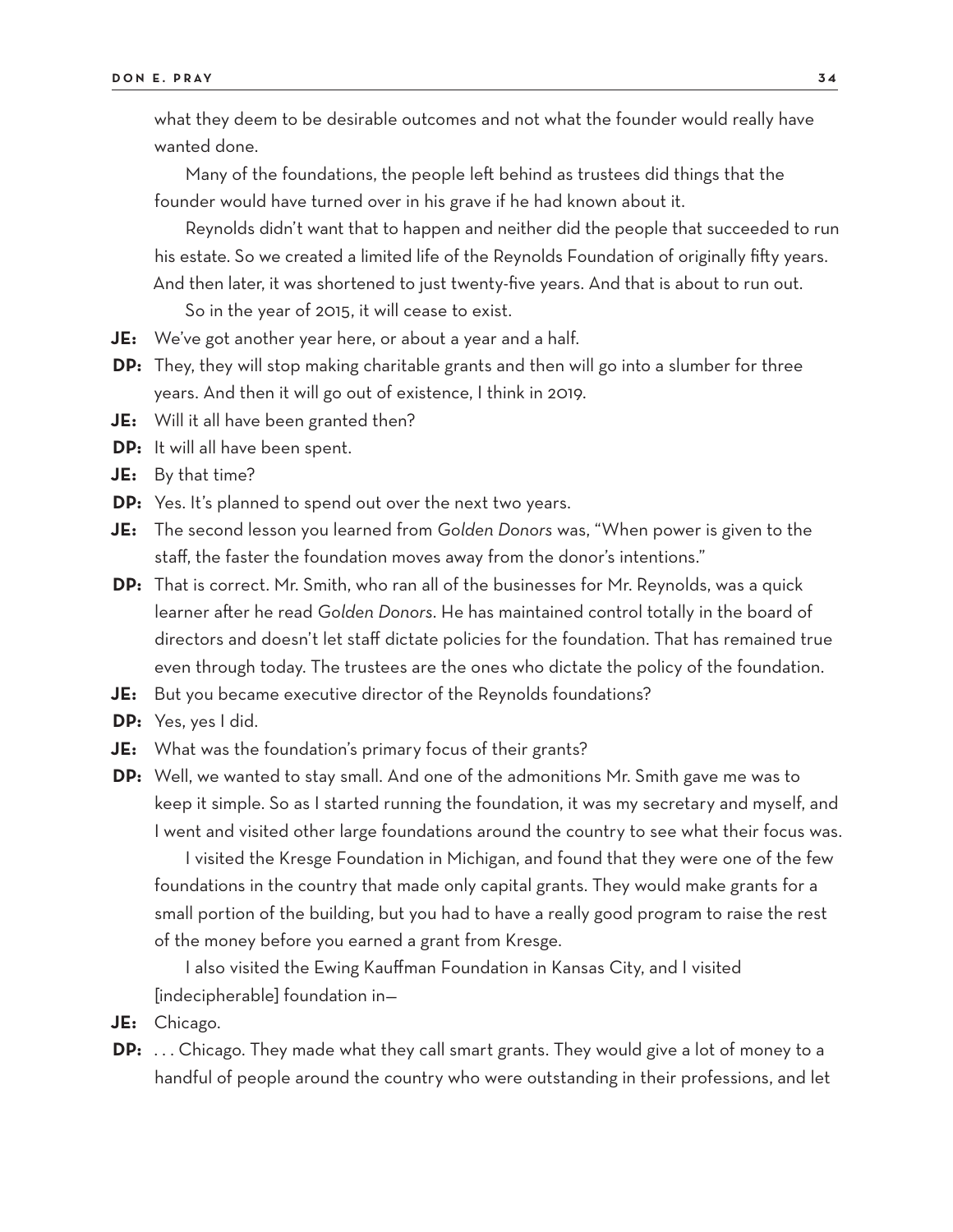them do with it what they wanted to do. I saw that that was not something that we had an interest in doing.

Then I visited a foundation in New York that did large capital grants. I liked the idea that they made grants, which would have high impact on an organization. And they would make it for the purposes of building a building or establishing a program that was consistent with good business practices.

- **JE:** The construction of new buildings, that was your main focus.
- **DP:** It was construction. Yes, the program that I established for the Reynolds Foundation in the first year, we would solicit applications to build a building up to fifteen million dollars in value, but which succeeds two million in value. They would have to show how they would use the money. And it was a grant to completely build and equip and furnish the building and set it in business. And all they had to do was to, during the course of the building project, raise 20 percent of the amount of money we gave them, to act as an endowment to keep the building up and functioning the way it should.
- **JE:** Upon his death, what was his net worth?
- **DP:** Reynolds's net worth on his death was somewhere in access of a billion dollars.
- **JE:** Okay. And you talked about Franklin and you said that was twenty-nine million, I think, with that.
- **DP:** Yes. Um-hmm (affirmative).
- **JE:** So we're talking a billion dollars upon his death, which actually happened on a yacht on the Mediterranean Sea.
- **DP:** That's correct.
- **JE:** In 1993.
- **DP:** Yes.
- **JE:** And he was eighty-six years old. I have a long list of buildings built, and I'll go through some of them. We have the Donald W. Reynolds Razorback Stadium. The Cancer Support House in Fort Smith, Arkansas. The Donald W. Reynolds Center for Life Sciences at Hendrix College. I would imagine your brain was going, *I was involved in all of that stuff*, right?
- **DP:** Yes.
- **JE:** The Reynolds Center at Harding University. The Performing Arts Center at the University of Oklahoma. The Reynolds Performance Hall at the University of Central Arkansas. Warren, Arkansas YMCA. I'm kind of jumping here, but, of course, we in Tulsa know the Donald W. Reynolds Center at the University of Tulsa.
- **DP:** In addition to that, we have the Boy Scout headquarters here that we built. We have Tulsa Boys Home, which we expanded and established here. We have a food bank here that was totally rebuilt. We have a food bank in Oklahoma City. We have an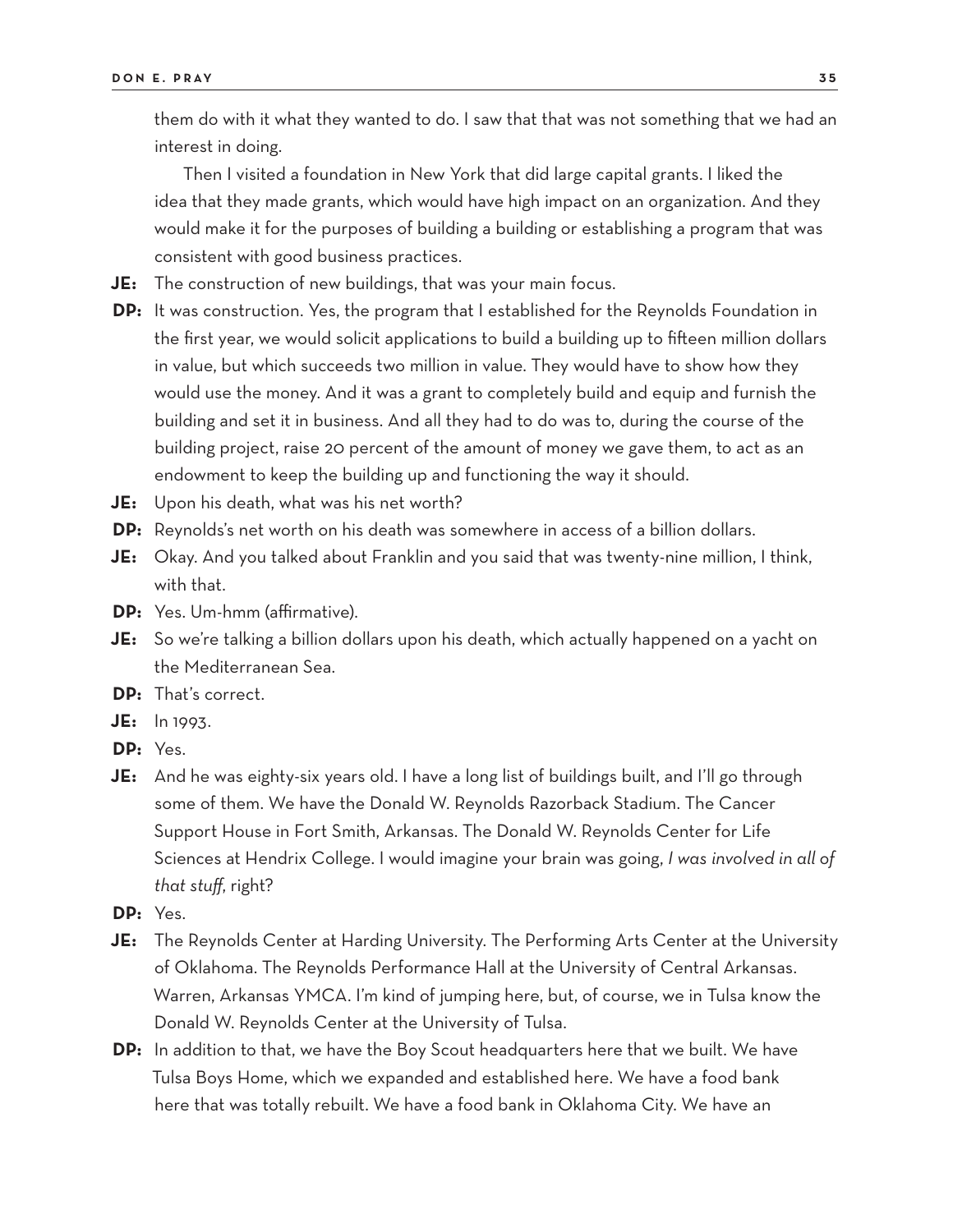Oklahoma City Art Museum. We have a health center in Bartlesville, Oklahoma. We have community centers in Durant, Oklahoma, and Seminole, Oklahoma. There are four community centers that we've built.

- **JE:** Isn't there a children's—
- **DP:** In Oklahoma.
- **JE:** . . . facility in Oklahoma? A children's hospital?
- **DP:** That too, that's in Bethany.
- **JE:** Okay, a children's hospital in Bethany.
- **DP:** The Children's Center in Bethany has been one of the largest and one of the first grants we ever made. And one of the best we've ever made.
- **JE:** But then he also goes to Washington, DC, you do, the Donald W. Reynolds Center for American Art and Portraiture.
- **DP:** Yeah, they received, I don't know the exact number, thirty to forty million dollars. The first thirty million dollars they received was to keep the portrait of George Washington here in America. It was owned by a British citizen and had been on loan to America. And he decided he needed some money, so he was going to put it up for sale.

Fred Smith read about it in the Wall Street Journal and called the Smithsonian and said, "We'll put up thirty million dollars to keep the exhibit here and also to travel it around the country for exhibition." Which they did, and they build a new exhibit, just to keep this Gilbert Stuart portrait of George Washington, which is probably the best piece of art of George Washington there ever is.

- **JE:** I know you must know, in a simple phone call sometimes a huge deal can be made. "I'll give you thirty million dollars," they could say that on the phone—
- **DP:** No.
- **JE:** What it did to those people on the other end of the line [laughing].
- **DP:** Well, they caught an airplane to Las Vegas.
- **JE:** Immediately.
- **DP:** Yes.
- **JE:** And then, about George Washington, I was there at Mount Vernon estate myself a couple of years ago, and I didn't realize the Donald W. Reynolds Museum Education Center there that I went through, was built by this foundation.
- **DP:** And subsequently, another facility has been built there that we spent thirty million on. It's a Center for the Study and Preservation of George Washington.
- **JE:** Hmm (thoughtful sound).
- **DP:** It's like a library. It collects all of the papers of George Washington and is right there on the Mount Vernon grounds.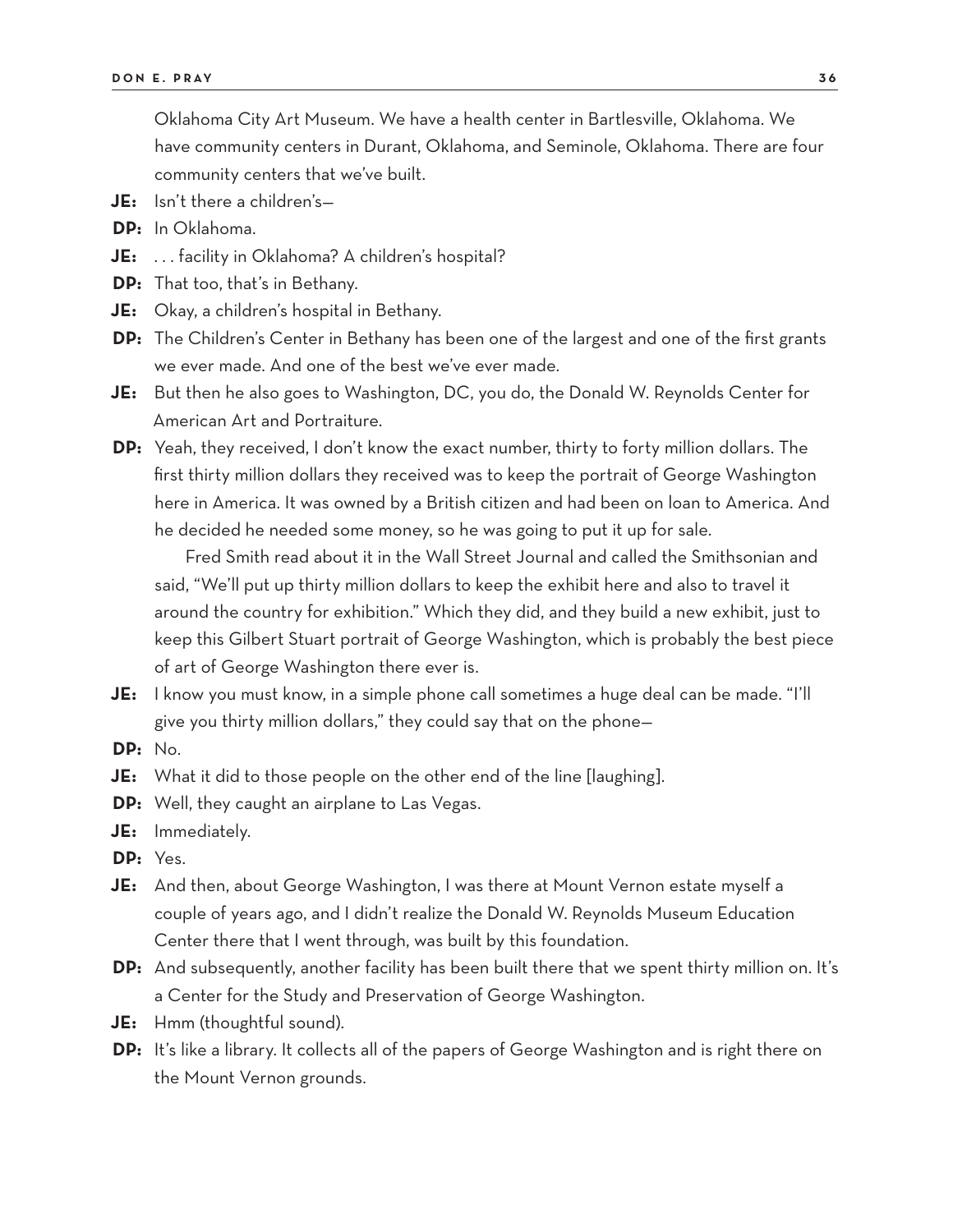# **Chapter 16 – 6:05 More than Buildings**

- **John Erling:** Now can I ask you about the Reynolds Foundation here in Tulsa? You were so closely tied to TU, I remember the Board of Regents as well. You must have had some influence on that donation.
- **Don Pray:** Well, I did and Fred Smith, bless his heart, rescued me. When I made the presentation to the board about the University of Tulsa, it was different than any other grant we had made. Because the Reynolds Foundation made grants that covered 100 percent of the building costs. And we didn't want other participants in the construction and equipping the building.

Well, TU had already kicked off construction of their new basketball center and was asking for us to grant fifteen million, which was half the cost of the building. And we had never done a participation before and haven't done since. That was the only one of its kind.

And the trustees were a little reluctant to do that since it had already kicked off and was being built. But Fred Smith rescued it and said, "I think Reynolds would have liked this." [laughs]

- **JE:** Um-hmm (affirmative). So again, as you're making these grants, you knew that Donald W. Reynolds was very interested in building buildings. And you carried on that mission.
- **DP:** Yes.
- **JE:** And Fred Smith is still—what's his position?
- **DP:** He's still the chairman of the foundation. He was the president of the company when I started representing Mr. Reynolds. Reynolds finally decided that he had run the company long enough.

And I suggested to him that, "Why don't you retire and let Fred run the whole thing?" So he did. He let Fred take over as chairman of the board. And ultimately, become chairman of the foundation.

- **JE:** It was largely just capital grants for buildings? Is that all the foundation did?
- **DP:** No, in addition to the building program, we developed a cardiovascular clinical research program at four different medical schools, one of them being Johns Hopkins in Washington, DC, Harvard Medical School in Boston, Southwestern Medical Institute in Dallas, and Stanford Medical Institute. Those programs were to look into cardiovascular research and try to establish ways in which the art program could be improved.

Then there was a program for aging and quality of life where we have given grants to over forty medical schools to improve their treatment of the aging. In addition to that, there are the grants that we made to Mount Vernon and to the Smithsonian Institute in Washington, DC.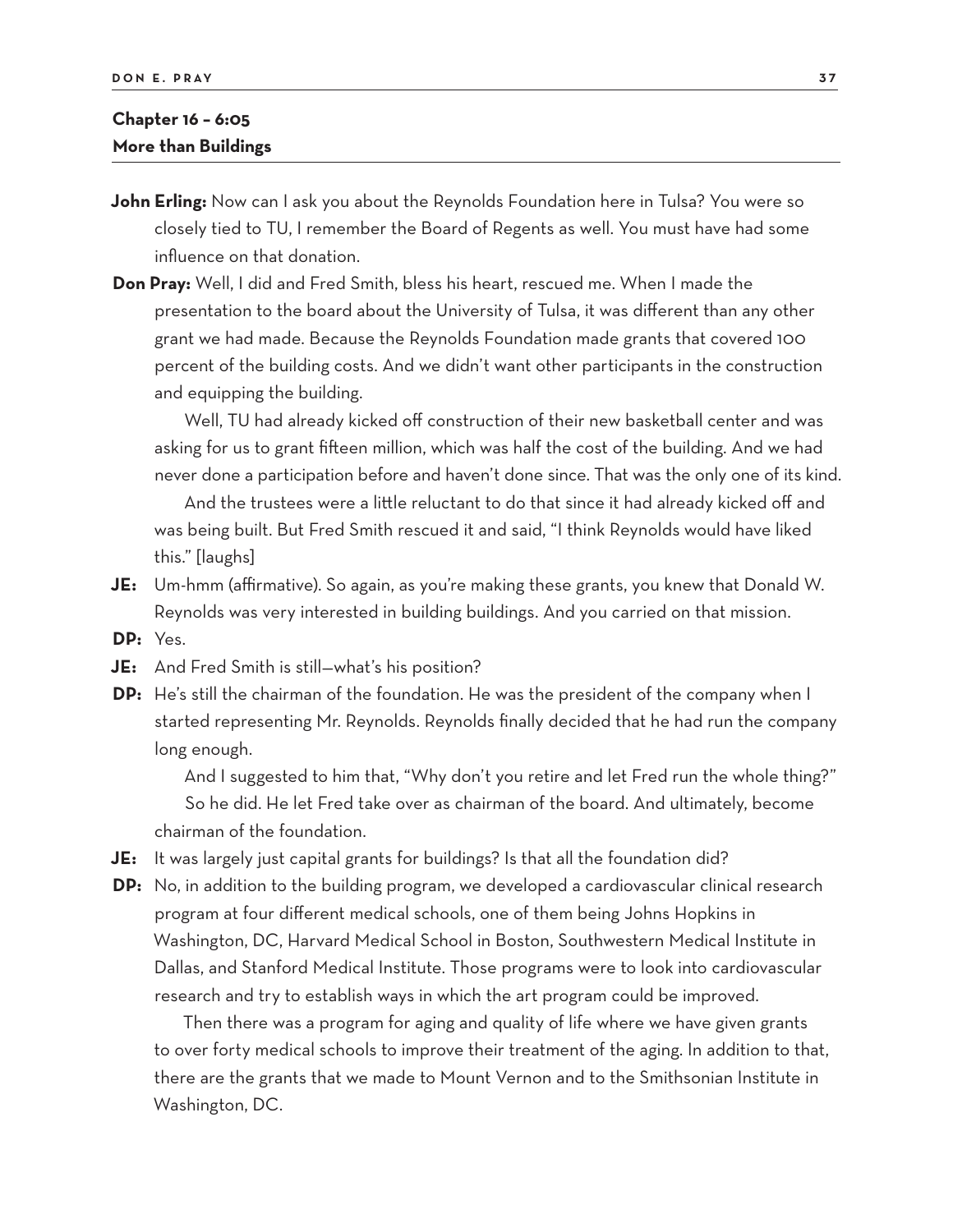- **JE:** You know, I've got to say, here you are, really with foundations and grants and contracts. I can't help about the C you got in contracts [both laughing], when you were in school. And that's essentially what you ended up doing.
- **DP:** Yes. Yes.
- **JE:** A lot of work in contracts.
- **DP:** Absolutely did. But I learned from him. He taught a lesson.
- **JE:** Who did?
- **DP:** Elbridge Phelps, my professor in contracts.
- **JE:** It's remarkable the philanthropy of Donald W. Reynolds, and Franklin and Grace Bernsen that we've been talking about. But it has to give you a lot of good feeling that—I know it's not your money, but you are giving advice and you're making suggestions that are good to know the good that you helped provide.
- **DP:** Well, it's a great feeling. It's a career in itself that I've engaged in since Franklin passed away in 1984. It's been very fulfilling.

Of course, the Reynolds experience was a whole different dimension from the Bernsens, but I still am actively involved in Bernsens. I've now retired from Reynolds, as of this year.

- **JE:** You were involved personally in Tulsa too.
- **DP:** Oh, yes.
- **JE:** In various ways.
- **DP:** Well, that helped me establish the Reynolds Foundation and a direction for it because of my experience that I'd had with Bernsen. I was able to identify a financial investment advisor for the Reynolds Group, which they use to this day. I also identified a way to proceed with distribution of the assets.

It's been most rewarding for me.

- **JE:** You're sitting here with a shirt that says: The First Tee, Tulsa.
- **DP:** Um-hmm (affirmative).
- **JE:** So you have an interest in golf. I suppose it goes back to your father.
- **DP:** Yes.
- **JE:** So are you involved with First Tee?
- **DP:** Well, I support the First Tee. The Bernsen Foundation is one of the strong central supporters of the First Tee Organization. Bernsen Foundation, of course, is restricted to doing things here in Tulsa. We give out a million and a half to two million a year to various organizations.

First Tee is one of the ones that we really like a lot.

**JE:** Well, I want to thank you for this time that you've given us. A remarkable story. Yours in remarkable and interesting, in and of itself, and then how you're connected to these